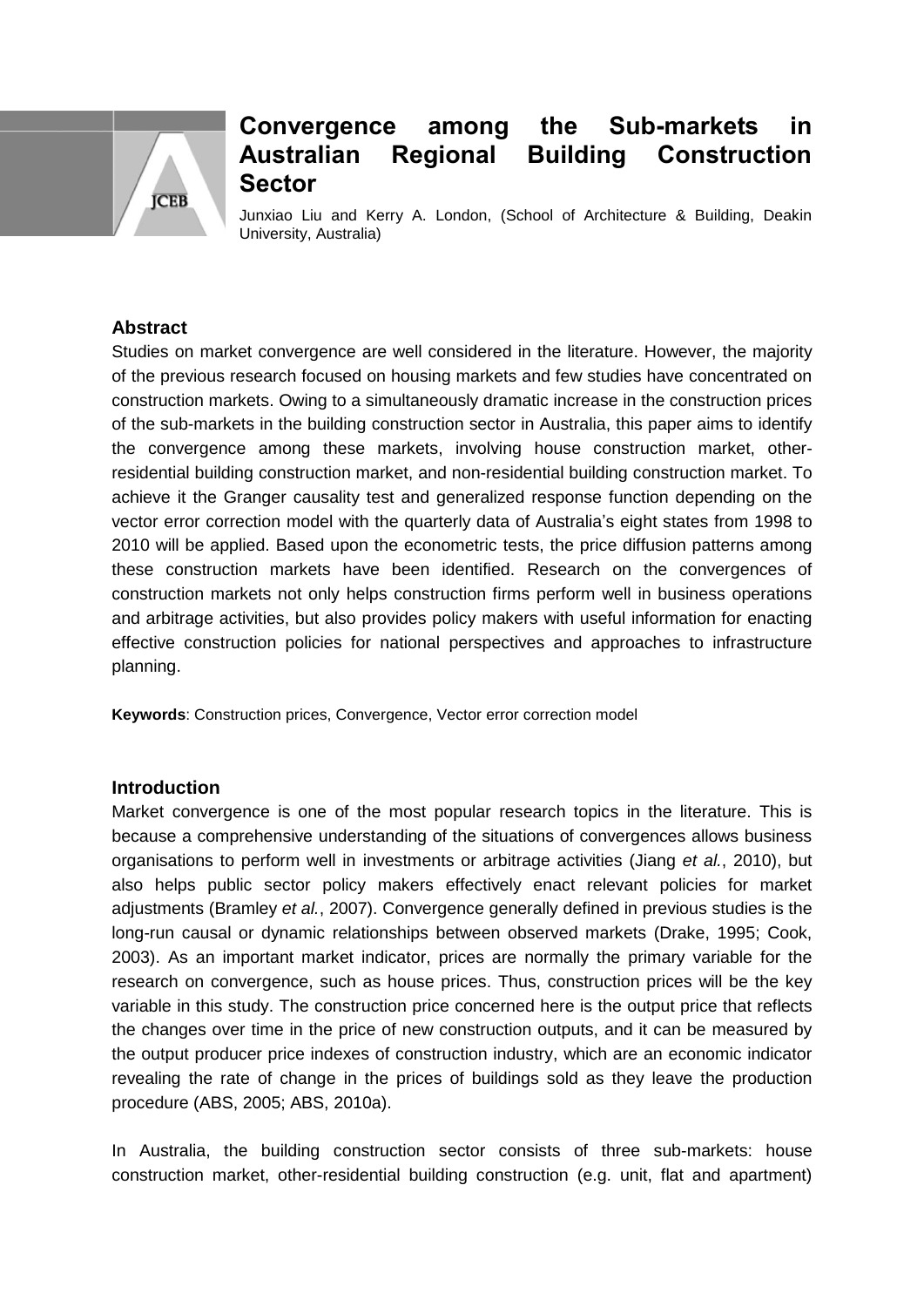market, and non-residential building construction (e.g. hotel, shopping center, factory, school, hospital and cinema) market (ABS, 2006). Since 1998, the construction prices of these three markets in Australia have increased dramatically. Table 1 indicates the growth rates of the construction output producer price indexes (PPI) of the three markets aforementioned across the states between the September quarter 1998 (1998, Q3) and March quarter 2010 (2010, Q1).

|                                       | <b>NSW</b> | <b>VIC</b> | <b>QLD</b> | <b>SA</b> | <b>WA</b> | <b>TAS</b> | <b>NT</b> | <b>ACT</b> |
|---------------------------------------|------------|------------|------------|-----------|-----------|------------|-----------|------------|
| <b>House</b><br><b>Construction</b>   | 47.9%      | 51.0%      | 70.3%      | 63.3%     | 97.1%     | 72.8%      | 84.2%     | 66.6%      |
| Other-<br>residential<br>construction | 54.3%      | 44.3%      | 51.2%      | 58.6%     | 86.8%     | 64.7%      | 76.5%     | 59.8%      |
| Non-<br>residential<br>construction   | 56.6%      | 46.8%      | 57.7%      | 49.9%     | 81.9%     | 64.6%      | 73.5%     | 58.3%      |

**Table 1: Growth rates of the construction output PPI (1998Q3-2010Q1),** ABS, 2010b

Although these dramatic increases in construction prices can be triggered by a series of external economic or demographic factors, it is impossible to exclude the causation in a price convergence between these markets. This is because construction prices in different kinds of construction markets are not independent but interconnected. Skitmore *et al.* (2006) support this notion and maintain that inflations of construction prices in individual markets often diffuse to other markets because today's construction firms are diversified and their resources are employable across different market segments. Although there is a theoretical specification about construction price convergence, the empirical study in this field is sparse. The structure of this paper is quite conventional and includes a literature review on the studies which establish the context of this research. Then the methodology and data collection following the literature review will describe the econometric methods that will be applied for the analytical section and the data derived from Australian Bureau of Statistics. Finally, the Granger causality test and the generalised impulse response function depending on the vector error correction model (VECM) will be adapted to estimate the convergence between three sub-markets in Australia's regional building construction sector.

### **Literature Review**

Convergence has been one of the most popular topics in academic research, particularly in the studies regarding housing, since the 1990s. Most of these studies focus on identifying the price diffusion or interactions in regional housing markets by a series of econometric techniques. This type of literature has contributed on the establishment of the theoretical system so called 'ripple effect' or 'convergence', whereby a price shock in a certain market will diffuse to other markets in a specified period and there is a long-run equilibrium relationship between the markets (Bramley *et al.*, 2008).

The 'convergence' or 'ripple effect' studies originated from the house price research for British housing markets. From 1991 to 1997, a number of studies, such as Ashworth and Parker (1997), Giussani and Hadjimatheous (1991), Muellbauer and Murphy (1997) and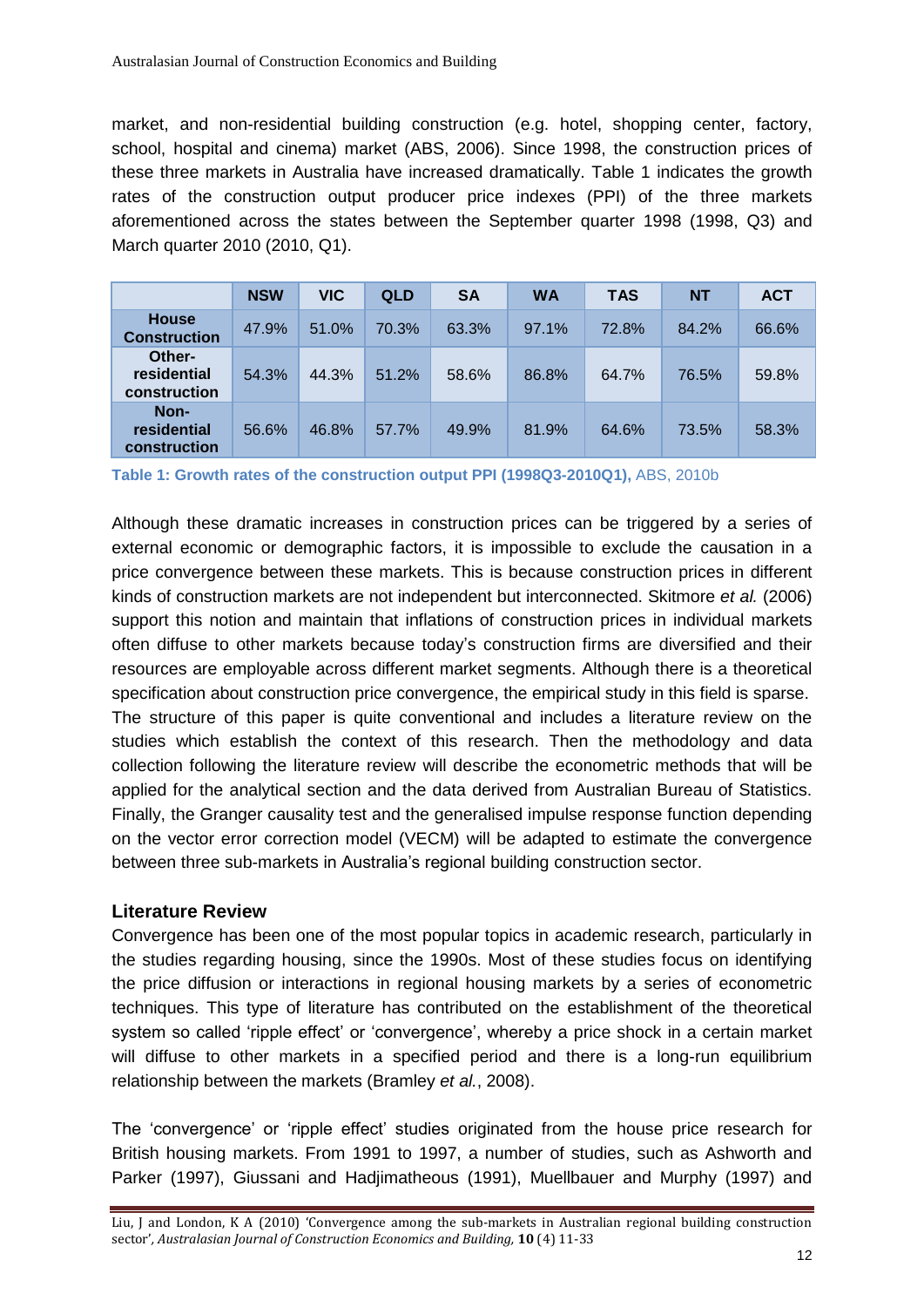Munro and Tu (1996), have contributed to the development of the concept of 'ripple effect'. In these studies, a similar structural time-series model is applied to test the convergence among the house prices of different regional housing markets in the UK. Apart from the studies aforementioned, Drake (1995) estimates the convergence between UK regional house prices by a different approach – the Kalman filter. All of these empirical studies suggest that there is a clear presence of convergence in the UK regional housing markets. At the end of the 1990s, Meen (1996; 1999) devises an innovative method with spatial effect to examine the existence of the 'ripple effect' in the UK regional housing market and he also explains this phenomenon from the causations of migration, equity transfer, spatial arbitrage and spatial pattern in the determinants of house prices.

Since the year 2000, the theory in regard to 'ripple effect' or 'convergence' has been systemised as more and more scholars contribute to the literature by developing different methodologies to test the 'ripple effect' and 'convergence'. For example, Cook (2003; 2005) applies the cointegration test and unit root tests to examine the convergence between regional house prices in the UK. Additionally, Stevenson (2004) adapts the Granger causality test based on the VECM to examine the convergence between the house prices of Ireland Republic and Northern Ireland. The empirical results of Stevenson (2004) suggest that there is a cross-border convergence existing in the housing markets of Ireland Republic and Northern Ireland, and 'the Northern Irish market is more linked with the housing market in the Republic than with the rest of the UK' (Stevenson, 2004, p. 301). Furthermore, the studies conducted by Holmes (2007) and Holmes and Grimes (2007) adopt the panel unit root test to examine the convergence of UK regional house prices, and the results indicate that the majority of UK regions exhibit house price convergence. Besides, a study undertaken by Chien (2010) proposes a two-break unit root test to test whether or not the regime changes have broken down the stability of housing 'ripple effect' in Taiwan. The findings of Chien's (2010) study support the existence of the 'ripple effect' in Taiwan and further demonstrate that changes in policies can trigger structural breaks of regional house prices.

In Australia, the empirical research related to 'ripple effect' or convergence is more recent, (Luo *et al.*, 2007; Liu *et al.*, 2008). These two studies use the error correction model (ECM) and vector autoregression model (VAR) respectively to identify the causal and dynamic relationships between the house prices of Australian regional housing markets. The results generated by the Engle-Granger-based cointegration test and a VAR model help Luo *et al.* (2007) and Liu *et al.* (2008) to identify a price diffusion pattern of the housing markets of eight state capital cities in Australia. Furthermore, the research of Liu *et al.* (2009) estimates the interactions between the housing markets of eight state capital cities in Australia using the variance decomposition on the basis of a VAR model. This study focuses on the house price growth rate rather than the house price level, and the findings suggest the changes in the house prices in Sydney and Melbourne cause the movements in the house prices of other state capital cities.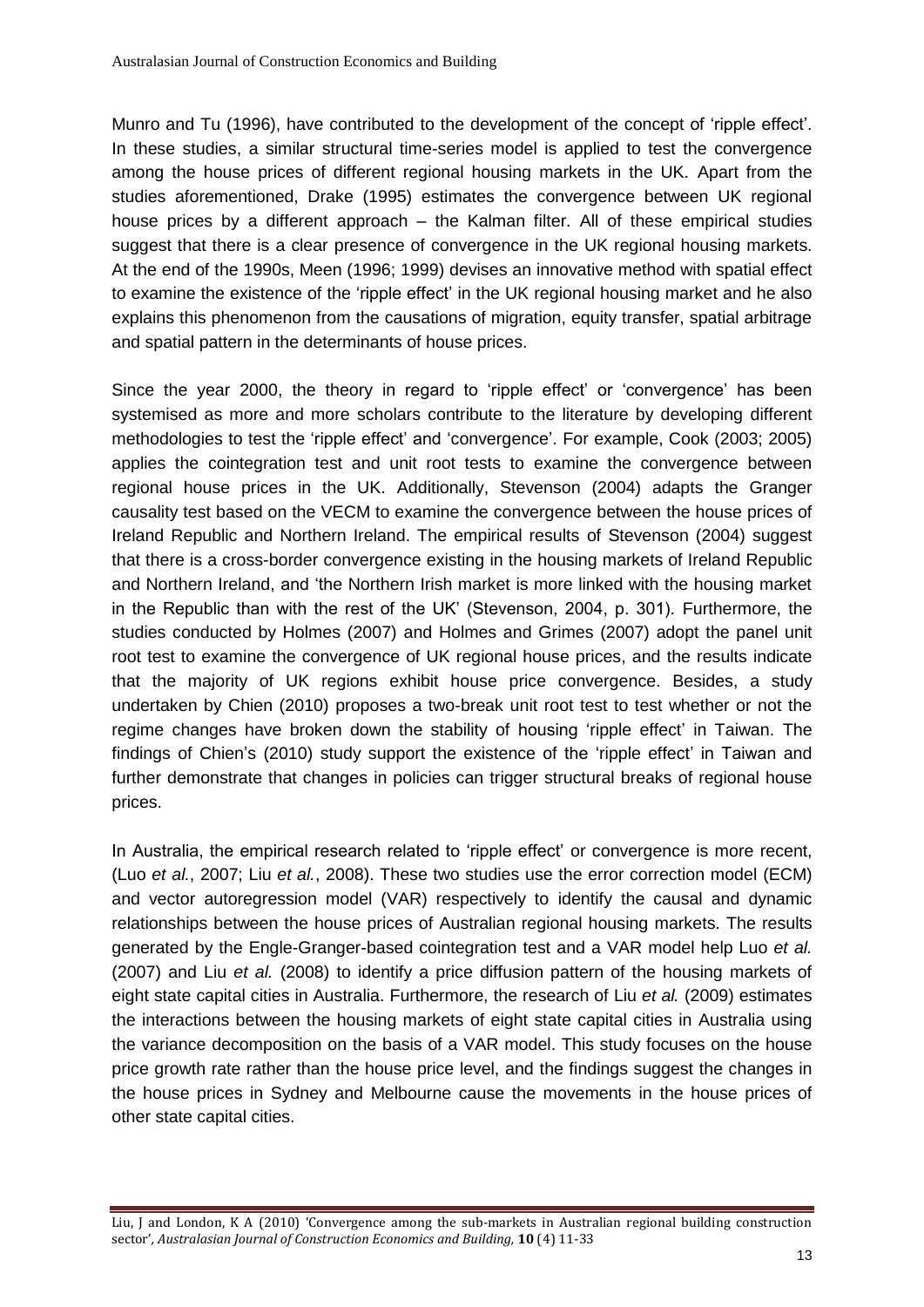It can be identified from the studies aforementioned that the empirical research on 'ripple effect' and 'convergence' is primarily concerned with regional housing markets. However, the work commenced by Ho *et al.* (2008) estimates the price convergence of different types of housing markets in Hong Kong. In this study, Hong Kong's housing market is not viewed as an entity but several sub-markets defined as Class A (under 40 square meters), Class B (40- 60 square meters), Class C (70-99.9 square meters) and Class D (100 square meters and above). The results based on the Granger causality test strongly indicate that a 'ripple effect' exists in the sub-markets in Hong Kong housing market (Ho *et al.*, 2008).

Although a large number of empirical research emphasise market convergence, the study with regard to construction market within this field is sparse. Jiang *et al.* (2010) identifies this point and investigates the long-run relationship between house construction markets across Australia's six states and two territories. The empirical evidences encourage Jiang *et al.* (2010) to identify the price interaction pattern within regional context, in which Victoria and New South Wales are of the states that are more sensitive to the construction price changes in other states. However, the study of Jiang *et al.* (2010) only focuses on the causal links of house construction market across six states and two territories in Australia but not on the cross-market interactions among all sub-markets in Australian building construction sector.

This literature review has presented an overview of previous studies in relation to the 'ripple effect' and convergence (Chien, 2008; Cook, 2003, 2005; Drake, 1995; Giussani and Hadjimatheous, 1991; Ho *et al.*, 2008; Holmes, 2007; Holmes and Grimes, 2007; Liu *et al.*, 2008; Liu *et al.*, 2009; Luo *et al.*, 2007; Meen, 1999; Muellbauer and Murphy, 1997; Munro and Tu, 1996; Parker, 1997; and Stevenson, 2004). Jiang *et al.* (2010) are novel in their approach unlike the other studies and they test the convergence for regional construction markets. Thus, it is identified from the literature review that the analysis on convergence is mainly concerned with housing markets but is lacking for construction markets, especially for the sub-market convergence within the framework building regional construction sector. This provides an opportunity for further study.

### **Methodology**

The sections of introductions and literature review have demonstrated that convergence is a long-run causal and dynamic relationship between variables. Therefore, the Granger causality test and the generalized impulse response function depending on the vector error correction models are the ideal tools for this study. These two econometric methods can help to identify the causal linkage and dynamic mutual influences between the variables with long-run equilibrium relationship (Hui & Yue, 2006).

### **Vector Error Correction Model (VECM)**

The vector error correction model is proposed by Engle and Granger (1987) through integrating the autoregressive and error correction representations into co-integrated systems. In short, the VECM is a vector autoregressive (VAR) model with co-integrated restriction and error correction term. One of the purported advantages of recognizing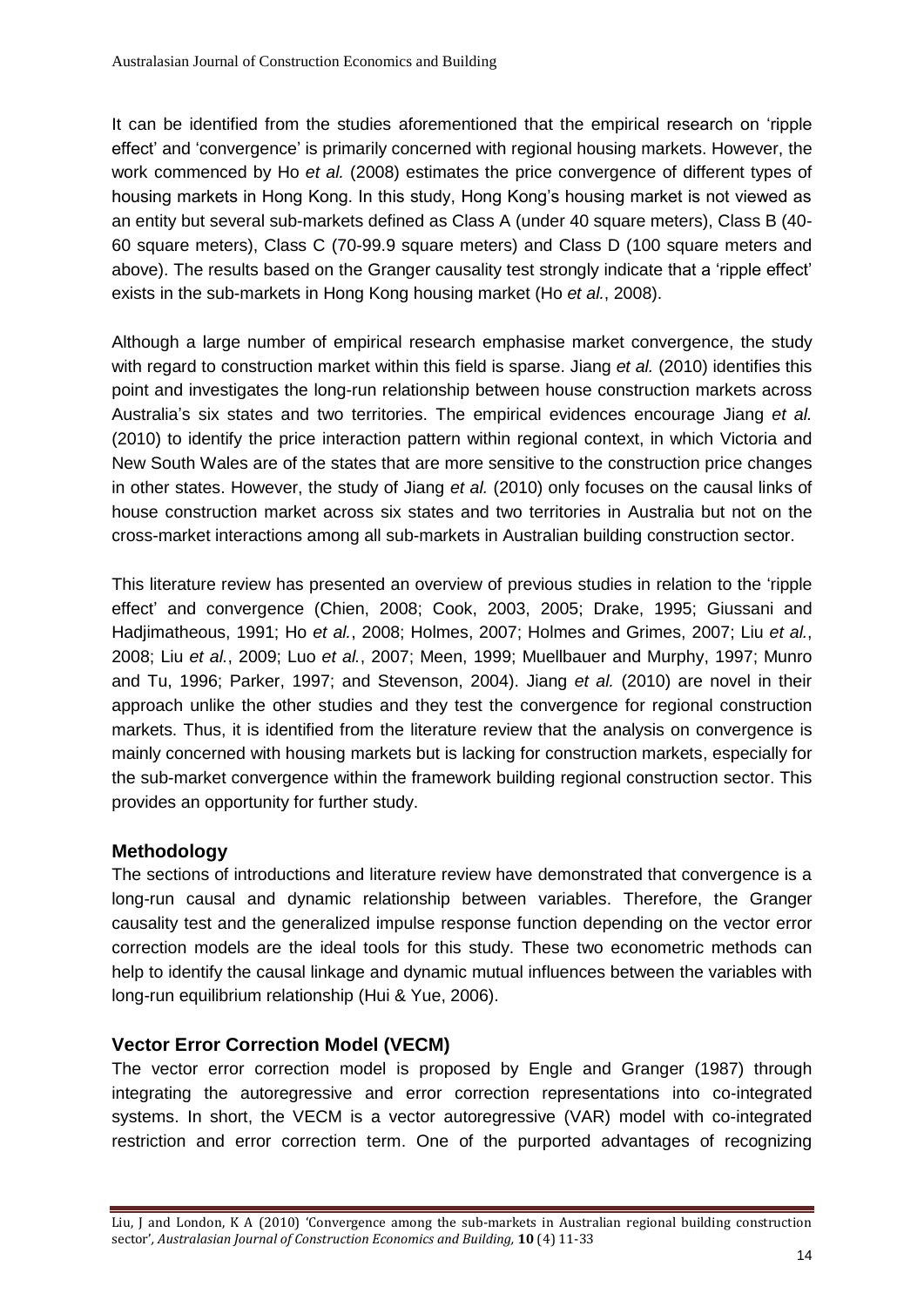cointegration in the autoregressive system is the improvement in forecasting performance (Engle & Yoo, 1987). The form of the VECM (*p*) can be written as follows.

$$
\Delta Y_{i} = \alpha \beta^{i} Y_{i-1} + \sum_{i=1}^{p-1} \Gamma_{i} \Delta Y_{i-i} + \varepsilon_{i}
$$
\n
$$
\Delta Y_{i} = \alpha e cm_{i-1} + \sum_{i=1}^{p-1} \Gamma_{i} \Delta Y_{i-i} + \varepsilon_{i}
$$
\n(2)

where *∆Yt-1* stands for a vector in difference level with k dimensions; *ecmt-1* = *β'Yt-1* denotes the error correction term, which reflects the long-run equilibrium relationship between variables; Γ<sup>i</sup> is the coefficient matrices; and *ε<sup>t</sup>* is a k-dimensional vector of error term. Due to the integration of autoregression and cointegration, the establishment of the VECM relies on two other simple tests, unit root test and cointegration test.

#### **Granger Causality Test**

The Granger causality test is a technique proposed by Granger (1969) in the 1960s and it is used to examine whether lagged values of a time-series variable *X* have explanatory power in the movement of the other time-series variable *Y*. If the changes in the *Y* can be explained by the lagged information of *X*, it is concluded that *X* Granger causes *Y*.

The test of the Granger causality is able to be based on simple *F* tests in the reduced-form VAR or VEC models. As suggested by Greene (2000) and Gao (2009), a bivariate reducedform VAR (*p*) displayed as Equation (3) is an appropriate model to explain the Granger causality test depending on the VAR.

$$
\begin{pmatrix} Y_{1} \\ X_{2} \end{pmatrix} = \begin{pmatrix} a_{10} \\ a_{21} \end{pmatrix} + \begin{pmatrix} a_{11}^{(1)} & a_{12}^{(1)} \\ a_{21}^{(1)} & a_{22}^{(1)} \end{pmatrix} \begin{pmatrix} Y_{1-1} \\ X_{21} \end{pmatrix} + \begin{pmatrix} a_{11}^{(2)} & a_{12}^{(2)} \\ a_{21}^{(2)} & a_{22}^{(2)} \end{pmatrix} \begin{pmatrix} Y_{1-2} \\ X_{1-2} \end{pmatrix} + \cdots + \begin{pmatrix} a_{11}^{p} & a_{12}^{p} \\ a_{21}^{p} & a_{21}^{p} \end{pmatrix} \begin{pmatrix} Y_{1-p} \\ X_{1-p} \end{pmatrix} + \begin{pmatrix} \mathcal{E}_{1r} \\ \mathcal{E}_{2r} \end{pmatrix}
$$
 (3)

If and only if coefficient  $q_{12}^{(q)} = 0$  in coefficient matrices, the lagged values of variable X have no explanatory power for *Y*, implying that *X* can not Granger cause *Y* and it is exogenous to the system. Accordingly, the most appropriate solution for estimating the Granger causation is applying the *F*-test to examine the following joint hypothetical testing.

 $H_{\text{o}}$ :  $a_{\scriptscriptstyle a2}^{\scriptscriptstyle (q)}$ =0,  $\scriptstyle q$ =1,2, $\cdots$ ,  $\scriptstyle p$  (*X* dose not Granger cause *Y*)

*H*<sub>1</sub>: There is at least one *q* in the system causing  $a_{12}^{(q)}$   $\neq$   $0$ 

The statistics of the testing are indicated as follows: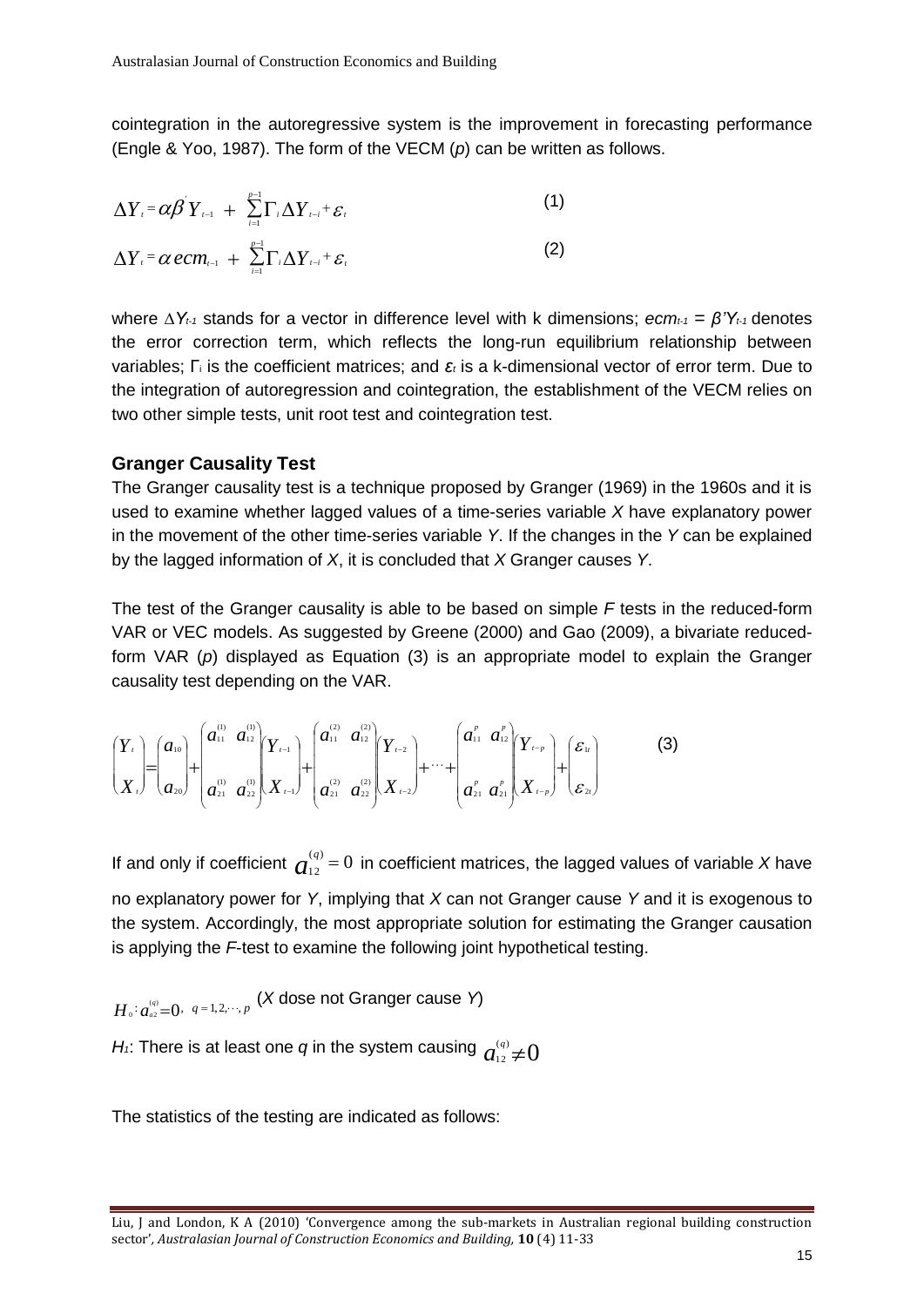$$
S_1 = \frac{(RSS_0 - RSS_1)/p}{RSS_1/(T-2p-1)} \sim F \ (p, T-2p-1)
$$
 (4)

where *S<sup>i</sup>* follows the *F*-distribution; *RSS<sup>1</sup>* denotes the residual sum of squares of the *Y*  equation in (3), and *RSS<sup>0</sup>* is the residual sum of squares of the *Y* equation without variable *X*. The *RSS<sup>1</sup>* and *RSS<sup>0</sup>* are also able to be written as follows.

$$
RSS1 = \sum \hat{\varepsilon}_{1t}^{2}
$$
\n
$$
RSS1 = \sum \hat{\varepsilon}_{1t}^{2}
$$
\n(6)

If *S<sup>1</sup>* is larger than the critical values of the *F*-distribution, then the null hypothesis (*H0*) of the joint hypothetical testing above will be rejected, implying that *X* Granger cause *Y*. Otherwise, the null hypothesis will be accepted: *X* can not Granger cause *Y*.

 $\sim$  I'. (p,  $T - 2p - 1$ )<br>
<br>  $\sim$  F-distribution; RSS, donotes the residual sum of squares of the Y<br>
SSS, is the residual sum of squares of the Y equation without variables<br>
or a is to residual sum of squares of the Y equa Since the 1990s, some research attempts to test the Granger causality within a vector autoregressive system with the cointegration because there is an existence of misspecifications of the reduced-form VARs when the observed variables are co-integrated. These studies involved Toda and Yamamoto (1995), Yamamoto and Kurozumi (2006) and Rajaguru and Abeysinghe (2008). As a result, the Granger causality test can be run under the VECM framework.

#### **Generalized Impulse Response Function (GIRF)**

The impulse response function (IRF) is utilised to trace out the systematically dynamic effect of a shock of the error term of an endogenous variable to other variables in the VAR or VEC models. It is one of the core analytical components of the vector autoregressive systems. Koop *et al.* (1996) develop the traditional IRF and create the generalized impulse response function. A summary of key equation is now explained. To understand the GIRF, a VAR (*p*) must be presented first.

$$
X_{t} = \Phi D_{t} + \sum_{i=1}^{k} \prod_{i} X_{t-1} + \varepsilon_{t} \quad t = 1,...,T, \qquad (7)
$$

where *X<sup>t</sup>* stands for a vector with *p* dimensions; *D<sup>t</sup>* is a vector with deterministic variables; *ε<sup>t</sup>* denotes a vector of error term with *p* dimensions and it is assumed to be independent and identically distributed with zero mean and positive definite covariance matrices  $\Omega$  .

The *h*-steps ahead forecast error for *X<sup>t</sup>* is written as Equation (8).

$$
X_{t+h} - E\left[X_{t+h}|\Pi_t\right] = \sum_{j=0}^{h-1} C_j \varepsilon_{t+h-j}
$$
\n(8)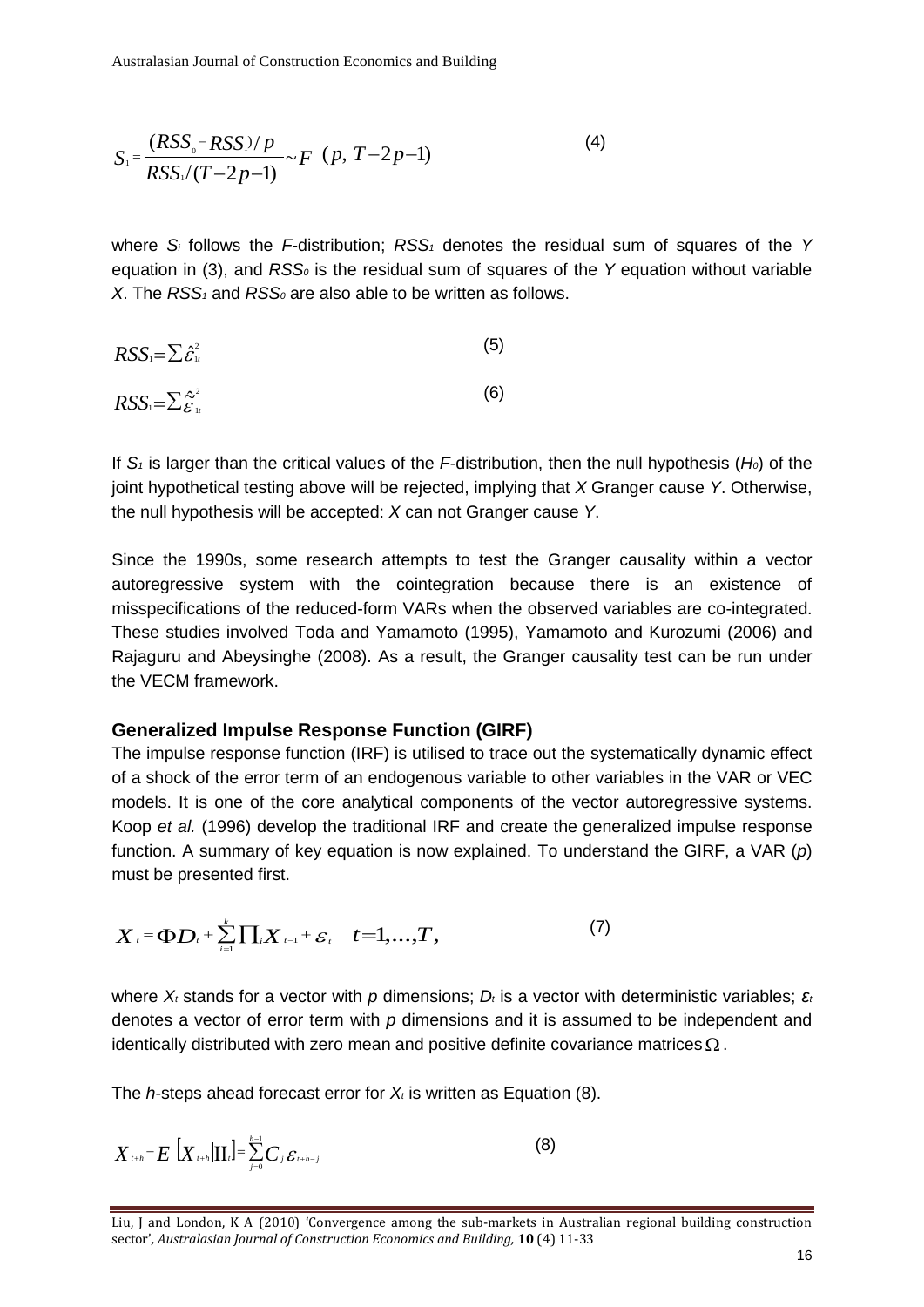Here II*<sup>t</sup>* is a set of information, which incorporates all lagged values as well as the *t*-period values of  $X_t$  and the entire time path for  $D_t$ . The  $C_j$  is  $p^*p$  matrices with a condition that  $C_0 = I_p$ . Therefore,

$$
C_j = \sum_{i=1}^{\min k, j} \prod_i C_{j-i}, \quad j \geq 1
$$
 (9)

As a result, all *C<sup>j</sup>* matrices are able to be determined by the matrices ∏*i*. The GIRF, therefore, can be defined as:

$$
GI_{x}(h,\delta,\Pi_{t-1})=E[X_{t+h}|\varepsilon=\delta,\Pi_{t-1}]-E[X_{t+h}|\Pi_{t-1}]
$$
\n(10)

where  $\delta$  stands for a some known vector, implying that:

$$
GI_{\scriptscriptstyle \lambda}(h,\delta,\Pi_{\scriptscriptstyle \mu\alpha})=C_{\scriptscriptstyle \lambda}\delta\tag{11}
$$

Based upon Equation (11), it can be summarized that  $\delta$  is a key issue for determining the time for any GIRF. In order to simplify the calculation of the function, shocking one element  $({\cal E}_{it}$  =  ${\cal \hat S}_j$ ) instead of shocking all components of  ${\cal E}_t$  is an appropriate alternative. Hence the GIRF can be defined again by:

$$
GI_{x}(h,\delta,\Pi_{t-1})=E[X_{t+h}|\varepsilon_{j}=\delta_{j},\Pi_{t-1}]-E[X_{t+h}|\Pi_{t-1}]
$$
\n(12)

Assuming that  $\delta_j$  =  $\sqrt[]{W_j}$ ,  $\;{\cal E}$   $_{jt}$  is a standard deviation, and  $\;{\cal E}$  follows Gaussian distribution. Then,

$$
E\big[\varepsilon_{i}|\varepsilon_{j}=\sqrt{w_{jj}}\big]=\Omega e_{j}w_{jj}^{-1/2}
$$
\n(13)

where *ej* stands for the *j*-th column of *Ip*. As a result, the GIRF can be viewed as:

$$
GI_{x}(h,\sqrt{w_{jj}},\Pi_{I_{i-1}})=C_{h}\Omega e_{j}w_{jj}^{-1/2}
$$
\n(14)

The Equation (14) measures the response of *Xt+h* to a standard deviation of *εjt*. In this kind of response, the correlation between *εjt* and *εit* has been considered.

Liu, J and London, K A (2010) 'Convergence among the sub-markets in Australian regional building construction sector'*, Australasian Journal of Construction Economics and Building,* **10** (4) 11-33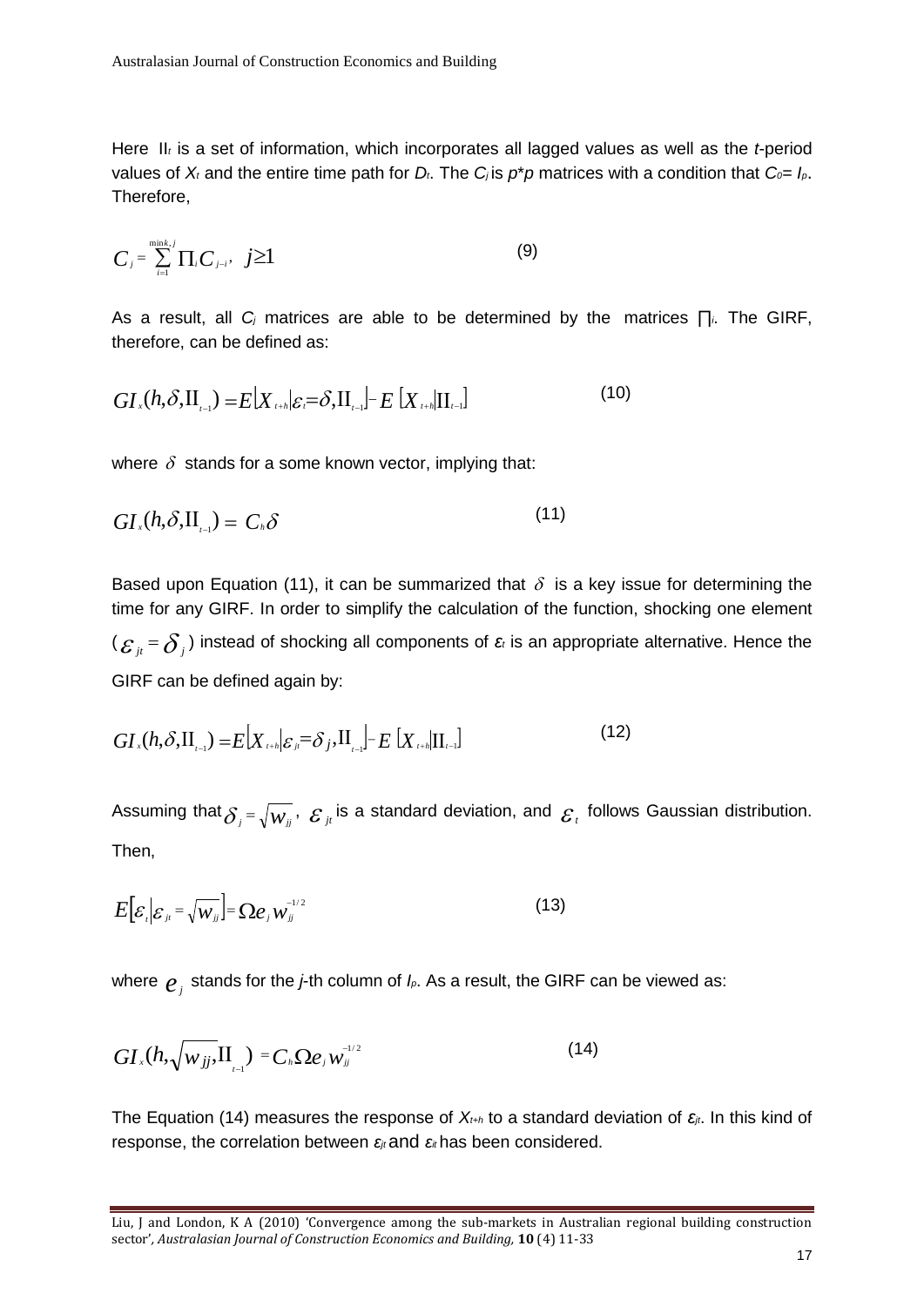#### **Data Collection and Description**

The output PPI of Australia's three construction markets in building construction sector, including house construction output PPI (HPPI), other-residential building construction output PPI (ORBPPI) and non-residential building construction output PPI (NRBPPI), will be the data used in this study. This type of index in Australia is compiled and published by the Australian Bureau of Statistics. As mentioned in the introduction, the construction industry output PPI measures the changes in prices of the outputs of selected construction industry classes.

Figure 1, 2 and 3 indicate the movements of construction industry output PPI for the three markets aforementioned in Australia's six states and two territories from 1998Q3 to 2010Q1. All of these figures indicate that the construction output PPI in state level maintained an upward trend during the sample period. The overall average growth rates of construction output PPI of the submarkets within building construction sector in every state were more than 47%. In the group of Western Australia and Northern Territory, the changes in the construction output PPI were the most apparent. Figure 1, 2 and 3 illustrate that the construction output PPI of Western Australia between 1998Q3 and 2010Q1 increased from 98.9 to 194.9 in house construction market, 99.2 to 185.3 in other-residential building construction market, and 99.4 to 180.8 in non-residential building construction market. In Northern Territory, the construction output PPI of the three markets increased to about 176.0 from no more than 100.0. However, the changes in the construction output PPI in New South Wales and Victoria were the least evident. In New South Wales, the construction output PPI rose to 145.8, 151.5 and 153.3 from 98.6, 98.2 and 97.9 respectively in the three markets. In addition, Victoria's construction output PPI increased by 147.1, 141.8, and 145.0 from the level of 98.0 during the period under study. Regarding the group composed of Queensland, South Australia, Tasmania, and Australian Capital Territory, the growth rates of the construction output PPI were similar, as much as 60%.



**Figure 1: The output PPI of house construction in Australia**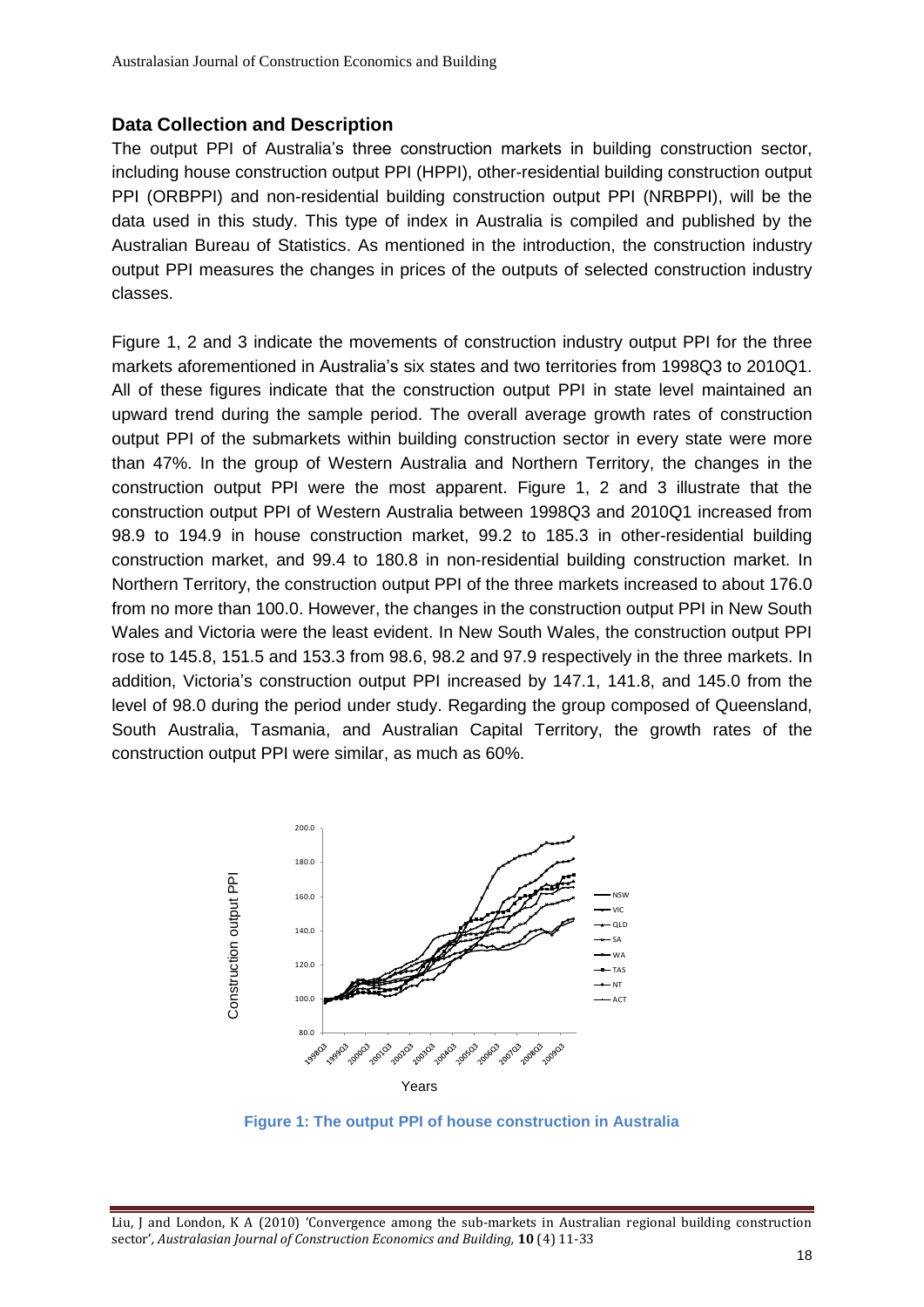

**Figure 2: The output PPI of other-residential building construction in Australia**



**Figure 3: The output PPI of non-residential building construction in Australia**

The identity of simultaneity of the increases in the construction prices of three different markets during recent decade allows to be inferred that there should be an interaction of construction price existing in building construction sector in Australia. In the following analytical section, two econometric methods discussed in the methodology will be set up to pursue this kind of dynamics.

### **Analysis and Discussion**

The prerequisite of the VAR or VEC model is the data imported must be stationary. Otherwise, a spurious regression will be triggered. Thus, testing the stability of the timeseries data is the first procedure of the analysis on the basis of the VAR or VECM. Table 1 illustrates the unit root test results of the construction industry output PPI of all sub-markets in building construction sector in Australian six states and two territories. The results suggest that such variables are not stationary at the level form but stationary after the first difference at the 1% and 5% significance levels. In summary, all data are *I*(1) denoting that the time-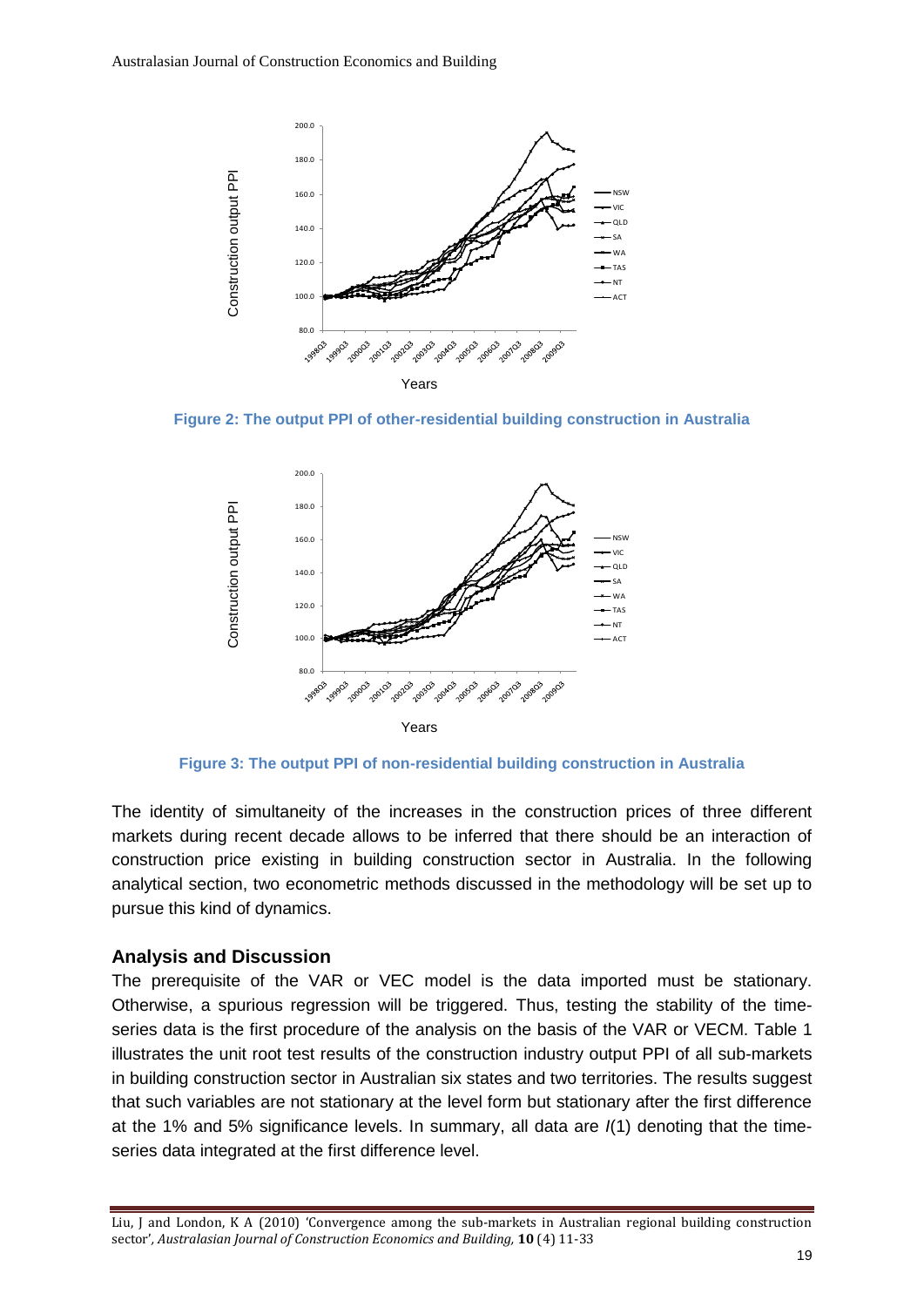| <b>Variables</b> |                                         | Level                                            | <b>First Difference</b>          | <b>Results</b>                                   |             |
|------------------|-----------------------------------------|--------------------------------------------------|----------------------------------|--------------------------------------------------|-------------|
|                  | <b>Model</b><br>specification<br>(lags) | <b>PP Test Statistics</b><br>(5%, 1% sig. level) | Model<br>specification<br>(lags) | <b>PP Test Statistics</b><br>(5%, 1% sig. level) |             |
| In(HPPI_NSW)     | Intercept &<br>Trend $(2)$              | $-0.72$ $(-3.51, -4.17)$                         | None $(2)$                       | $-2.64$ ( $-1.95$ , $-2.62$ )                    | $(1)^{***}$ |
| In(HPPI_VIC)     | Intercept &<br>Trend $(2)$              | $-3.25$ $(-3.51, -4.17)$                         | None $(2)$                       | $-3.74$ $(-1.95, -2.62)$                         | $1(1)$ ***  |
| In(HPPI_QLD)     | Intercept &<br>Trend $(2)$              | $-2.02$ $(-3.51, -4.17)$                         | None $(2)$                       | $-2.26$ ( $-1.95$ , $-2.62$ )                    | $1(1)$ **   |
| In(HPPI_SA)      | Intercept &<br>Trend $(2)$              | $-2.69$ $(-3.51, -4.17)$                         | None $(2)$                       | $-2.49(-1.95, -2.62)$                            | $1(1)$ **   |
| $In(HPPI_WA)$    | Intercept &<br>Trend $(2)$              | $-1.35$ $(-3.51, -4.17)$                         | None $(2)$                       | $-2.97$ ( $-1.95$ , $-2.62$ )                    | $(1)^{***}$ |
| In(HPPI_TAS)     | Intercept &<br>Trend $(2)$              | $-1.84$ ( $-3.51$ , $-4.17$ )                    | None $(2)$                       | $-2.74$ ( $-1.95$ , $-2.62$ )                    | $1(1)$ ***  |
| $In(HPPI_N)$     | Intercept &<br>Trend $(2)$              | $-1.91$ ( $-3.51$ , $-4.17$ )                    | None $(2)$                       | $-2.19(-1.95, -2.62)$                            | $1(1)$ **   |
| $In(HPPI_ACT)$   | Intercept &<br>Trend $(2)$              | $-1.09$ $(-3.51, -4.17)$                         | None (2)                         | $-2.33$ $(-1.95, -2.62)$                         | $1(1)$ **   |
| In(ORBPPI_NSW)   | Intercept &<br>Trend $(2)$              | $-1.49(-3.51, -4.17)$                            | None $(2)$                       | $-2.80$ ( $-1.95$ , $-2.62$ )                    | $(1)^{***}$ |
| In(ORBPPI_VIC)   | Intercept &<br>Trend $(2)$              | $-1.20$ $(-3.51, -4.17)$                         | None $(2)$                       | $-4.02$ $(-1.95, -2.62)$                         | $1(1)$ ***  |
| In(ORBPPI_QLD)   | Intercept &<br>Trend $(2)$              | $-0.77$ $(-3.51, -4.17)$                         | None $(2)$                       | $-3.38$ $(-1.95, -2.62)$                         | $(1)^{***}$ |
| In(ORBPPI_SA)    | Intercept &<br>Trend $(2)$              | $-1.67$ ( $-3.51$ , $-4.17$ )                    | None $(2)$                       | $-3.30$ $(-1.95, -2.62)$                         | $1(1)***$   |
| In(ORBPPI_WA)    | Intercept &<br>Trend $(2)$              | $-1.62$ ( $-3.51$ , $-4.17$ )                    | None $(2)$                       | $-1.98$ ( $-1.95$ , $-2.62$ )                    | $1(1)$ **   |
| In(ORBPPI_TAS)   | Intercept &<br>Trend $(2)$              | $-1.93$ $(-3.51, -4.17)$                         | None $(2)$                       | $-4.42$ ( $-1.95$ , $-2.62$ )                    | $1(1)$ ***  |
| In(ORBPPI_NT)    | Intercept &<br>Trend $(2)$              | $-2.20$ $(-3.51, -4.17)$                         | None $(2)$                       | $-2.65$ $(-1.95, -2.62)$                         | $(1)^{***}$ |
| In(ORBPPI_ACT)   | Intercept &<br>Trend $(2)$              | $-1.66$ $(-3.51, -4.17)$                         | None $(2)$                       | $-3.49(-1.95, -2.62)$                            | $1(1)$ ***  |
| In(NRBPPI_NSW)   | Intercept &<br>Trend $(2)$              | $-1.41$ $(-3.51, -4.17)$                         | None $(2)$                       | $-2.73$ $(-1.95, -2.62)$                         | $(1)^{***}$ |
| In(NRBPPI_VIC)   | Intercept &<br>Trend $(2)$              | $-1.57$ $(-3.51, -4.17)$                         | None $(2)$                       | $-3.61$ $(-1.95, -2.62)$                         | $(1)^{***}$ |
| In(NRBPPI_QLD)   | Intercept &<br>Trend $(2)$              | $-1.04$ $(-3.51, -4.17)$                         | None (2)                         | $-3.05$ $(-1.95, -2.62)$                         | $1(1)***$   |
| In(NRBPPI_SA)    | Intercept &<br>Trend $(2)$              | $-2.07$ $(-3.51, -4.17)$                         | None (2)                         | $-3.87$ $(-1.95, -2.62)$                         | $(1)$ ***   |
| In(NRBPPI_WA)    | Intercept &<br>Trend $(2)$              | $-1.63$ $(-3.51, -4.17)$                         | None (2)                         | $-2.59$ ( $-1.95$ , $-2.62$ )                    | $1(1)$ **   |
| In(NRBPPI_TAS)   | Intercept &<br>Trend $(2)$              | $-2.06$ $(-3.51, -4.17)$                         | None (2)                         | $-4.22$ $(-1.95, -2.62)$                         | $(1)$ ***   |
| In(NRBPPI_NT)    | Intercept &<br>Trend $(2)$              | $-2.61$ $(-3.51, -4.17)$                         | None (2)                         | $-2.14$ $(-1.95, -2.62)$                         | $1(1)$ **   |
| In(NRBPPI_ACT)   | Intercept &<br>Trend $(2)$              | $-1.85$ $(-3.51, -4.17)$                         | None $(2)$                       | $-3.65$ $(-1.95, -2.62)$                         | $(1)$ ***   |

**Table 2: PP tests of the variables for 1998Q3 – 2010Q1**

Notes: The PP Tests, which are the unit root test similar to the ADF Tests, contain three kinds of model specification: only intercept, trend and intercept, and no trend and no intercept. \*\* and \*\*\* denote the 95% and 99% significance level.

One of the challenges other than stationary test in the VECM is testing whether or not a long-run equilibrium relationship exists in between variables. In other words, detecting the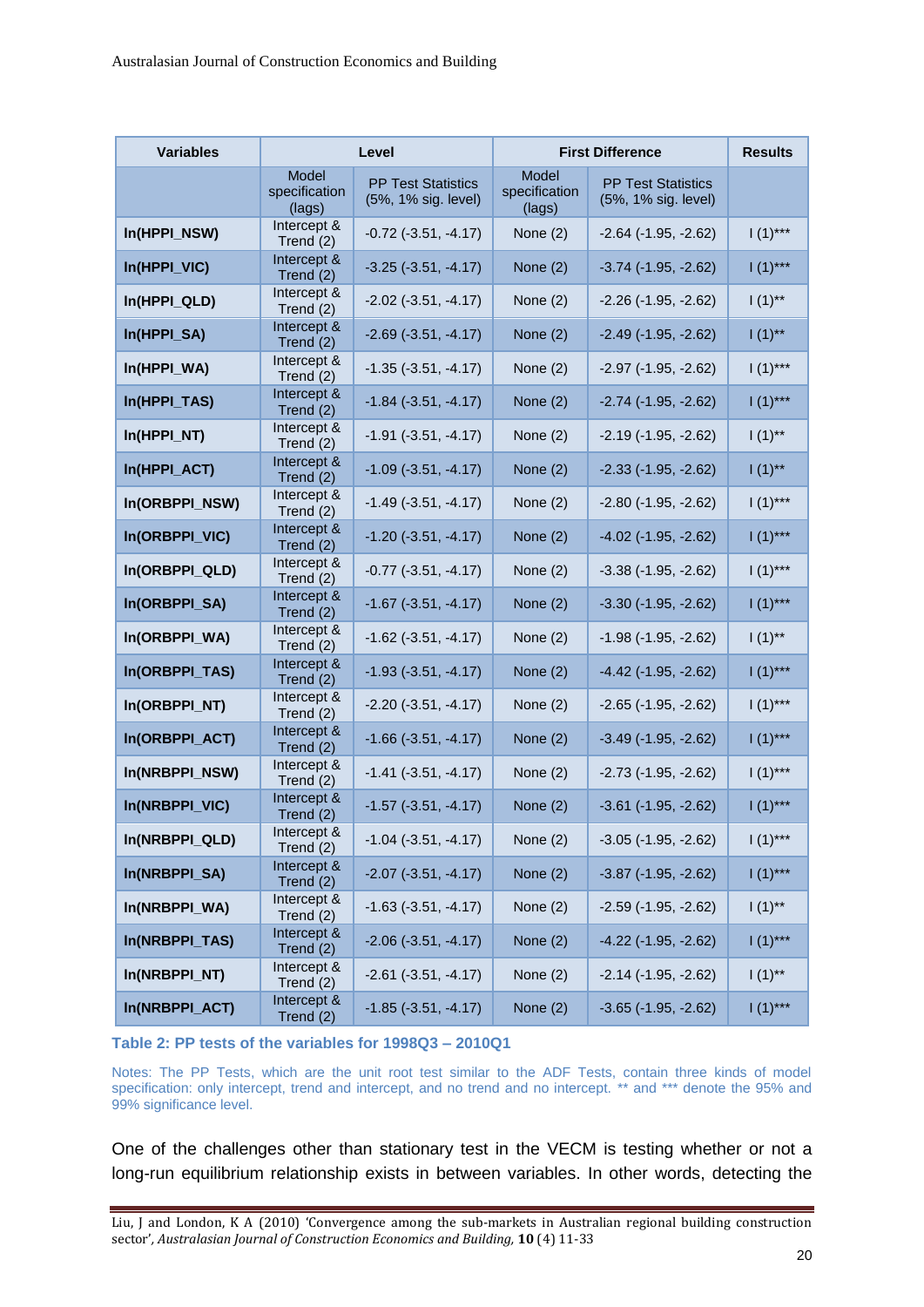cointegration is the other necessary step for constructing the VECM. Hence, the multivariate cointegration test (JJ test) proposed by Johansen and Juselius (1990) is an appropriate method to fulfill this requirement. There are five models of the JJ test. Model 1 (M1) represents the observed time series has no deterministic trend and the cointegration equation (CE) has no intercept and trend. Model 2 (M2) is the model in which the observed series has no deterministic trend but the CE has an intercept but no trend. Model 3 (M3) is the model where the observed time series has linear trend and the CE has an intercept but no trend. Model 4 (M4) denotes the observed time series has linear trend and the CE has both intercept and trend. Model 5 (M5) represents the observed time series has quadratic data trend and the CE has an intercept and a trend. Table 3 presents the JJ test result summary of the three construction markets of each state in Australia. The results indicates that there are long-run equilibrium relationships between construction output producer price indexes of three different construction markets in eight states of Australia, implying that the data employed in this study is suitable for formulating the VECM. The number of cointegration for the VECM construction will be based on the results of Table 3.

| <b>States</b> | <b>Lagged difference</b> | <b>Model</b><br>specification | <b>Results</b><br>(Trace test) | <b>Results</b><br>(Max-eigenvalue test) |  |
|---------------|--------------------------|-------------------------------|--------------------------------|-----------------------------------------|--|
| <b>NSW</b>    | $6\phantom{1}6$          | M3                            | $\overline{2}$                 | $\overline{2}$                          |  |
| <b>VIC</b>    | 5                        | M3                            | 1                              | 1                                       |  |
| QLD           | $\overline{4}$           | M3                            | $\overline{1}$                 | 1                                       |  |
| <b>SA</b>     | 9                        | M3                            | 1                              | 1                                       |  |
| <b>WA</b>     | 9                        | M3                            | 2                              | 2                                       |  |
| <b>TAS</b>    | $\overline{7}$           | M3                            | 2                              | $\overline{2}$                          |  |
| <b>NT</b>     | 8                        | M3                            |                                | 1                                       |  |
| <b>ACT</b>    | 9                        | M <sub>3</sub>                | $\overline{2}$                 | $\overline{2}$                          |  |

**Table 3: Summary of the JJ test results of construction output PPI**

Once the VEC models are constructed, the Granger causality test and generalized impulse response function will be selected to examine the causal and dynamic relationships between variables. Table 4 and Figure 4 respectively presented the summary of the Granger causality tests and causal relationships among house construction output PPI, other-residential building construction output PPI, and non-residential building construction output PPI across six states and two territories of Australia. In Table 4, the *P*-values under 0.05 indicate that the null hypothesis (*X* does not Granger cause *Y*) referred in the Methodology will be rejected. In other words, there is a causal relationship between two variables. From Table 4 and Figure 4, it can be firstly identified that changes in the construction prices of house construction markets Granger cause the movements in the construction prices of otherresidential building in all states in Australia. In New South Wales, Western Australia, and Northern Territory, the causal relationships between house construction prices and otherresidential building construction prices are bilateral, implying that increases or decreases in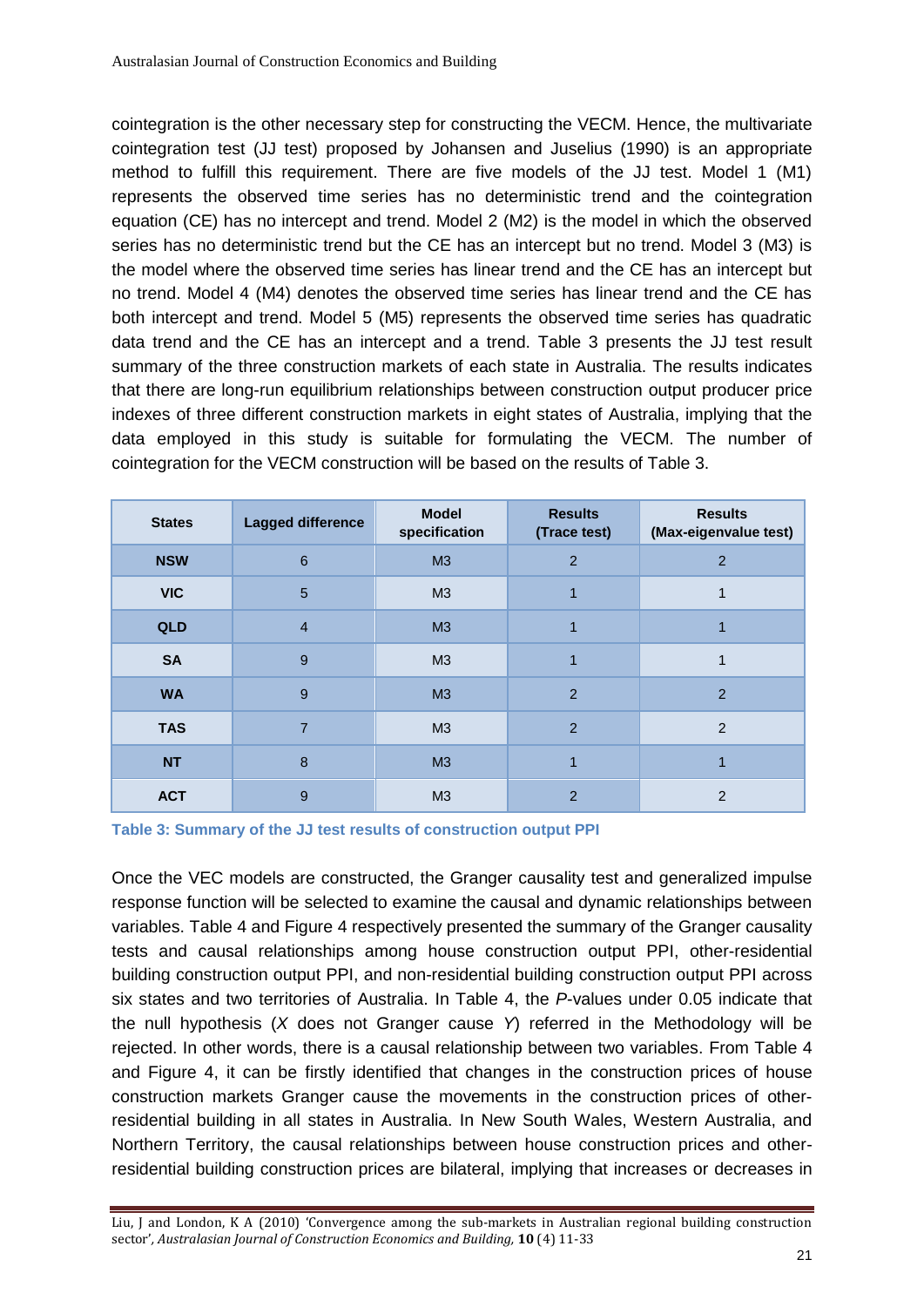other-residential building construction prices in such states also Granger cause the changes in house construction prices.

| <b>States</b>     | <b>Directions</b>                                        | <b>Chi-square</b> | P values     | <b>Results</b>          |
|-------------------|----------------------------------------------------------|-------------------|--------------|-------------------------|
| <b>New South</b>  | $HPPI \rightarrow ORBPPI$                                | 25.42             | 0.00         | Y                       |
| <b>Wales</b>      | $HPPI \rightarrow NRBPPI$                                | 30.43             | 0.00         | Y                       |
|                   | $ORBPPI \rightarrow HPPI$                                | 16.17             | 0.01         | Y                       |
|                   | $ORBPPI \rightarrow NRBPPI$                              | 15.89             | 0.01         | Y                       |
|                   | $NRBPPI \rightarrow HPPI$                                | 8.89              | 0.18         | $\overline{N}$          |
|                   | $NRBPPI \rightarrow ORBPPI$                              | 16.43             | 0.01         | Y                       |
| <b>Victoria</b>   | $HPPI \rightarrow ORBPPI$                                | 10.55             | 0.06         | Y                       |
|                   | $HPPI \rightarrow NRBPPI$                                | 12.99             | 0.02         | Y                       |
|                   | $ORBPPI \rightarrow HPPI$                                | 1.28              | 0.94         | $\mathsf{N}$            |
|                   | <b>ORBPPI→ NRBPPI</b>                                    | 9.18              | 0.09         | Y                       |
|                   | $NRBPPI \rightarrow HPPI$                                | 2.45              | 0.78         | $\mathsf{N}$            |
|                   | $NRBPPI \rightarrow ORBPPI$                              | 4.74              | 0.45         | $\mathsf{N}$            |
| Queensland        | $HPPI \rightarrow ORBPPI$                                | 15.08             | 0.00         | Y                       |
|                   | $HPPI \rightarrow NRBPPI$                                | 14.63             | 0.01         | Y                       |
|                   | $ORBPPI \rightarrow HPPI$                                | 3.12              | 0.54         | $\mathsf{N}$            |
|                   | $ORBPPI \rightarrow NRBPPI$                              | 19.31             | 0.00         | Y                       |
|                   | $NRBPPI \rightarrow HPPI$                                | 2.47              | 0.65         | $\mathsf{N}$            |
|                   | $NRBPPI \rightarrow ORBPPI$                              | 15.20             | 0.00         | Y                       |
| <b>South</b>      | $HPPI \rightarrow ORBPPI$                                | 20.78             | 0.01         | Y                       |
| <b>Australia</b>  | $HPPI \rightarrow NRBPPI$                                | 17.12             | 0.05         | Y                       |
|                   | $ORBPPI \rightarrow HPPI$                                | 7.67              | 0.57         | $\overline{N}$          |
|                   | $ORBPPI \rightarrow NRBPPI$                              | 17.83             | 0.04         | Y                       |
|                   | $NRBPPI \rightarrow HPPI$                                | 7.38              | 0.60         | $\mathsf{N}$            |
|                   | $NRBPPI \rightarrow ORBPPI$                              | 33.57             | 0.00         | Y                       |
| Western           | $HPPI \rightarrow ORBPPI$                                | 27.88             | 0.00         | Y                       |
| <b>Australia</b>  | $HPPI \rightarrow NRBPPI$                                | 18.23             | 0.03         | Y                       |
|                   | $ORBPPI \rightarrow HPPI$                                | 16.69             | 0.05         | Y                       |
|                   | $ORBPPI \rightarrow NRBPPI$                              | 22.88             | 0.01         | Y                       |
|                   | $NRBPPI \rightarrow HPPI$                                | 18.36             | 0.03         | Y                       |
|                   | $NRBPPI \rightarrow ORBPPI$                              | 62.02             | 0.03         | Y                       |
| <b>Tasmania</b>   | $HPPI \rightarrow ORBPPI$                                | 19.16             | 0.01         | Y                       |
|                   | $HPPI \rightarrow NRBPPI$                                | 17.20             | 0.02         | Υ                       |
|                   | $ORBPPI \rightarrow HPPI$                                | 5.61              | 0.59         | $\mathsf{N}$            |
|                   | ORBPPI → NRBPPI                                          | 2.18              | 0.95         | $\overline{\mathsf{N}}$ |
|                   | $NRBPPI \rightarrow HPPI$                                | 4.70              | 0.70         | N<br>Y                  |
|                   | $NRBPPI \rightarrow ORBPPI$<br>$HPPI \rightarrow ORBPPI$ | 19.59<br>15.59    | 0.01<br>0.05 | Y                       |
| <b>Northern</b>   |                                                          |                   |              | Y                       |
| <b>Territory</b>  | $HPPI \rightarrow NRBPPI$                                | 20.58<br>23.76    | 0.01<br>0.00 | Y                       |
|                   | $ORBPPI \rightarrow HPPI$<br>$ORBPPI \rightarrow NRBPPI$ |                   | 0.01         | Y                       |
|                   | $NRBPPI \rightarrow HPPI$                                | 32.40<br>20.56    | 0.01         | Y                       |
|                   | $NRBPPI \rightarrow ORBPPI$                              | 33.44             | 0.00         | Y                       |
| <b>Australian</b> | $HPPI \rightarrow ORBPPI$                                | 19.03             | 0.03         | Y                       |
|                   | $HPPI \rightarrow NRBPPI$                                | 19.18             | 0.02         | Y                       |
| <b>Capital</b>    | $ORBPPI \rightarrow HPPI$                                | 5.52              | 0.79         | $\mathsf{N}$            |
| <b>Territory</b>  | $ORBPPI \rightarrow NRBPPI$                              | 14.23             | 0.11         | N                       |
|                   | $NRBPPI \rightarrow HPPI$                                | 4.86              | 0.85         | N <sub>1</sub>          |
|                   | $NRBPPI \rightarrow ORBPPI$                              | 8.21              | 0.51         | N                       |

**Table 4: Granger causality tests of construction output PPI in Australia**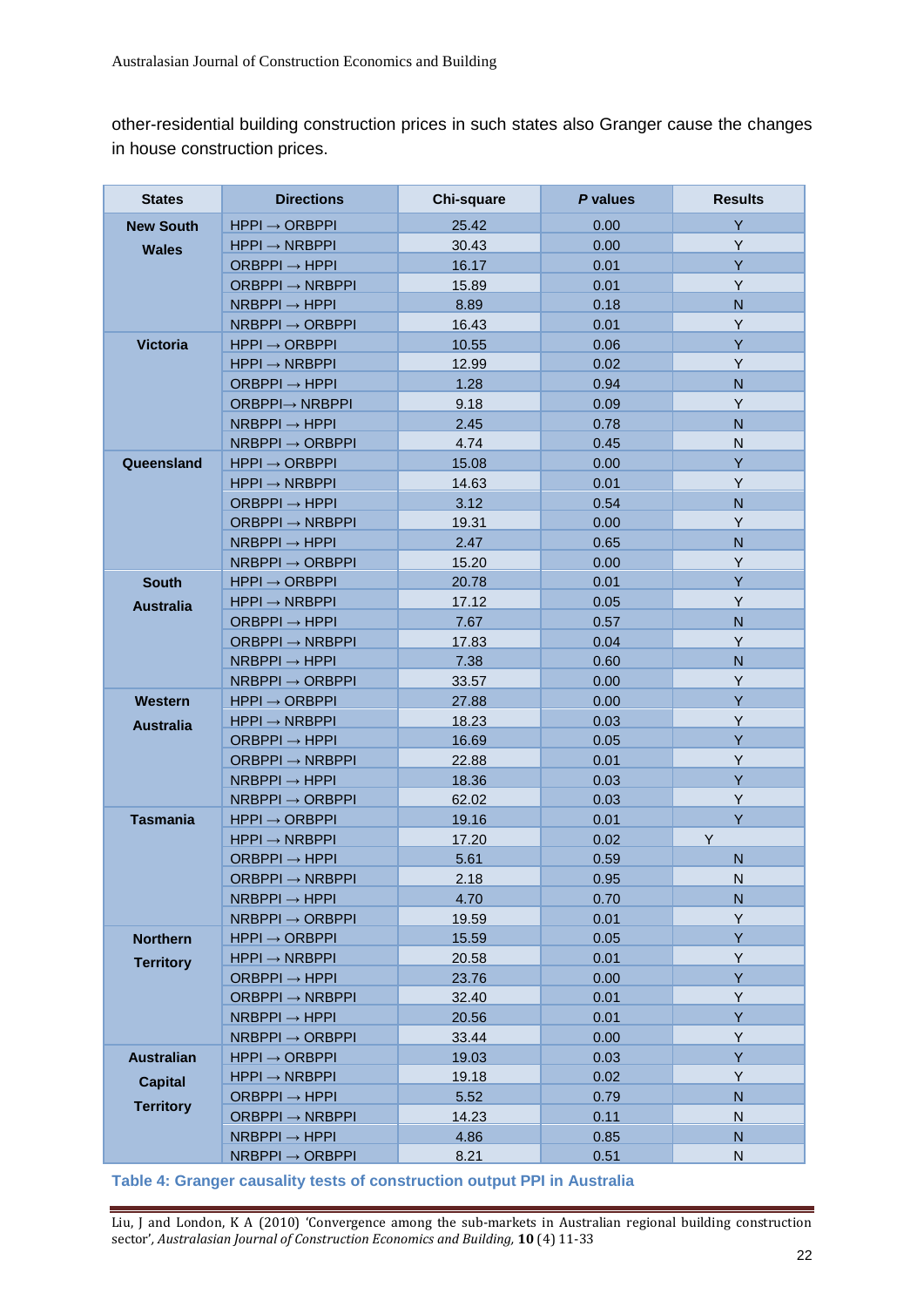

**Figure 4: Causal relationships between prices of construction markets in Australia**

Secondly, not only do Granger causality exist in between two dwelling (house and otherresidential building) construction markets, but also movements in the prices of the dwelling constructions can spread into the other construction markets of building construction sector non-residential building construction market. The results suggest that house construction prices Granger cause non-residential building construction prices in all Australian states. In addition, the construction prices of other-residential building construction markets also perform well in the Granger causality test associated with non-residential building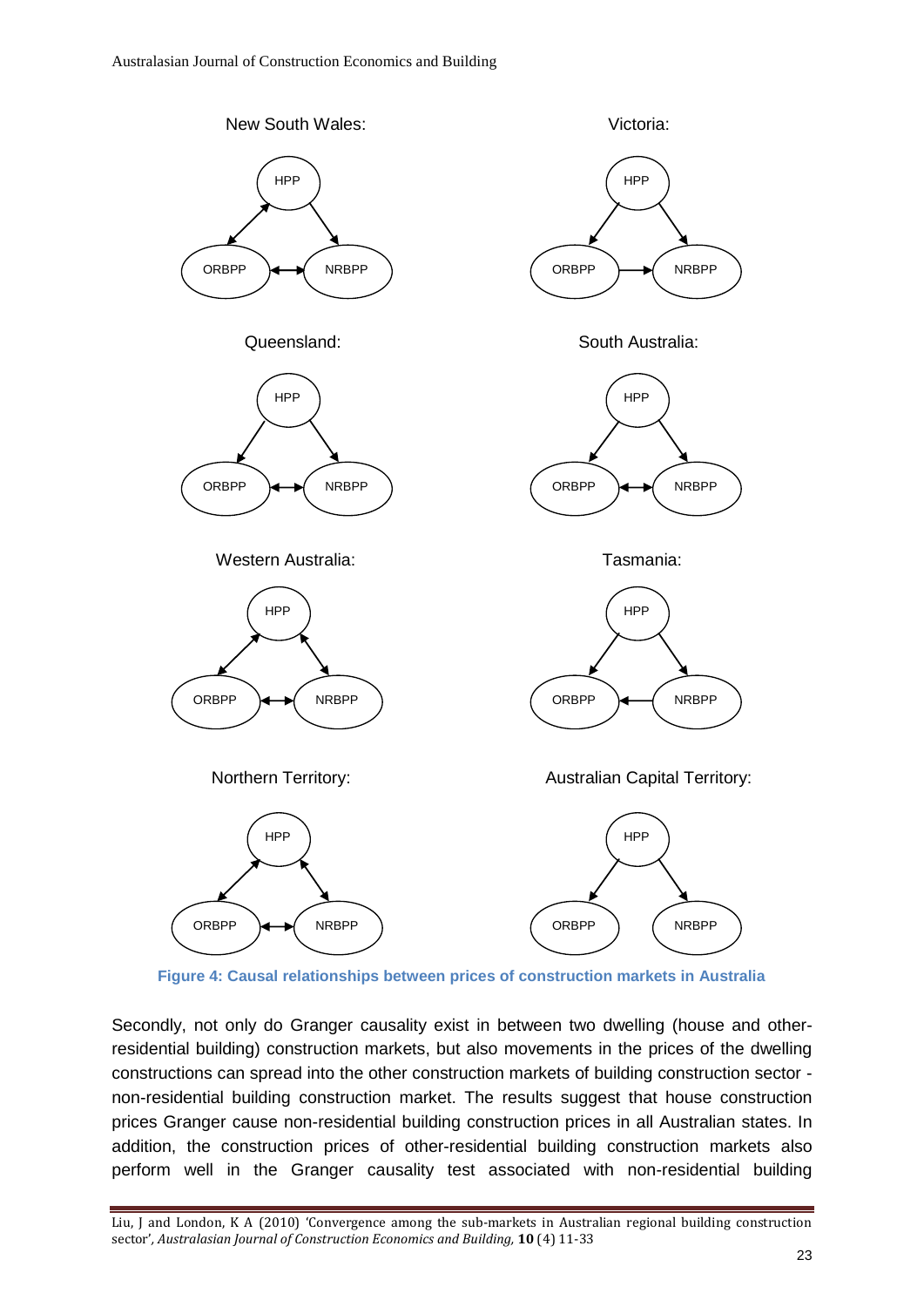construction markets. The other-residential building construction prices Granger cause the non-residential building construction prices in New South Wales, Victoria, Queensland, South Australia, Western Australia, and Northern Territory. Besides, the final causal linkage identified amongst these three construction markets is that the changes in construction prices of non-residential building construction markets Granger cause the price variations of other-residential building construction markets in most of states except Victoria and Australian Capital Territory. Nevertheless, there is no causal relationship within the direction from non-residential building construction market to house construction market.

The Granger causality test has examined the direct causal relationships between different kinds of construction markets in Australia. However, it can not trace out the dynamic response of one construction market to the shocks of the other markets. For this purpose, the GIRF will be utilised to analyze the sensitivity of one market to the standard deviation shocks of others.

Figure 5 indicates the accumulated response results of three construction markets in each state in Australia. Firstly, in all of the figures, a standard deviation of house construction price itself will result in positive increases in future house construction prices in every state. This situation also can be found in other two construction markets, indicating that the impulses of the other-residential building construction prices and non-residential building construction prices will positively affect the future price levels of themselves. The possible reason is that current changes in prices or costs related to building constructions affect the short-run expectations of resource suppliers (e.g. materials and labour) in the construction industry.

Secondly, as mentioned previously, changes in house construction output PPI Granger cause the movement in other-residential construction output PPI and non-residential construction output PPI in six states and two territories in Australia. The results of the GIRF presented in Figure 5 further indicate that increases in the output prices of house construction effectively lead to positive movements in construction output prices of other two construction markets in Australia. The fluctuations of the responses of the ORBPPI and the NRBPPI to the standard deviation of the HPPI are more identifiable in Victoria, where the accumulated responses of such two variables (ORBPPI and NRBPPI) keep going up by 30% and 20% following the standard deviation of the HPPI. In Queensland, South Australia, and Northern Territory, the levels of the responses of the ORBPPI and the NRBPPI to the impulse of the HPPI are similar, ranging from 16% to 19% in 10 quarters. Moreover, in the cases of other states, involving New South Wales, Western Australia, Tasmania and Australian Capital Territory, the accumulated responses of the ORBPPI and the NRBPPI to the standard deviation of the HPPI are less sensitive than that of other four states. The maximum values of such responses stay in the intervals from 2.0% to 7.6% (HPPI→ORBPPI) and 1.0% to 6.1% (HPPI→NRBPPI). The smallest responsiveness of the ORBPPI and the NRBPPI appear in Western Australia, in which only 2.0% and 1.0% of positive movements of the ORBPPI and the NRBPPI are triggered by the standard deviation of the HPPI.

Liu, J and London, K A (2010) 'Convergence among the sub-markets in Australian regional building construction sector'*, Australasian Journal of Construction Economics and Building,* **10** (4) 11-33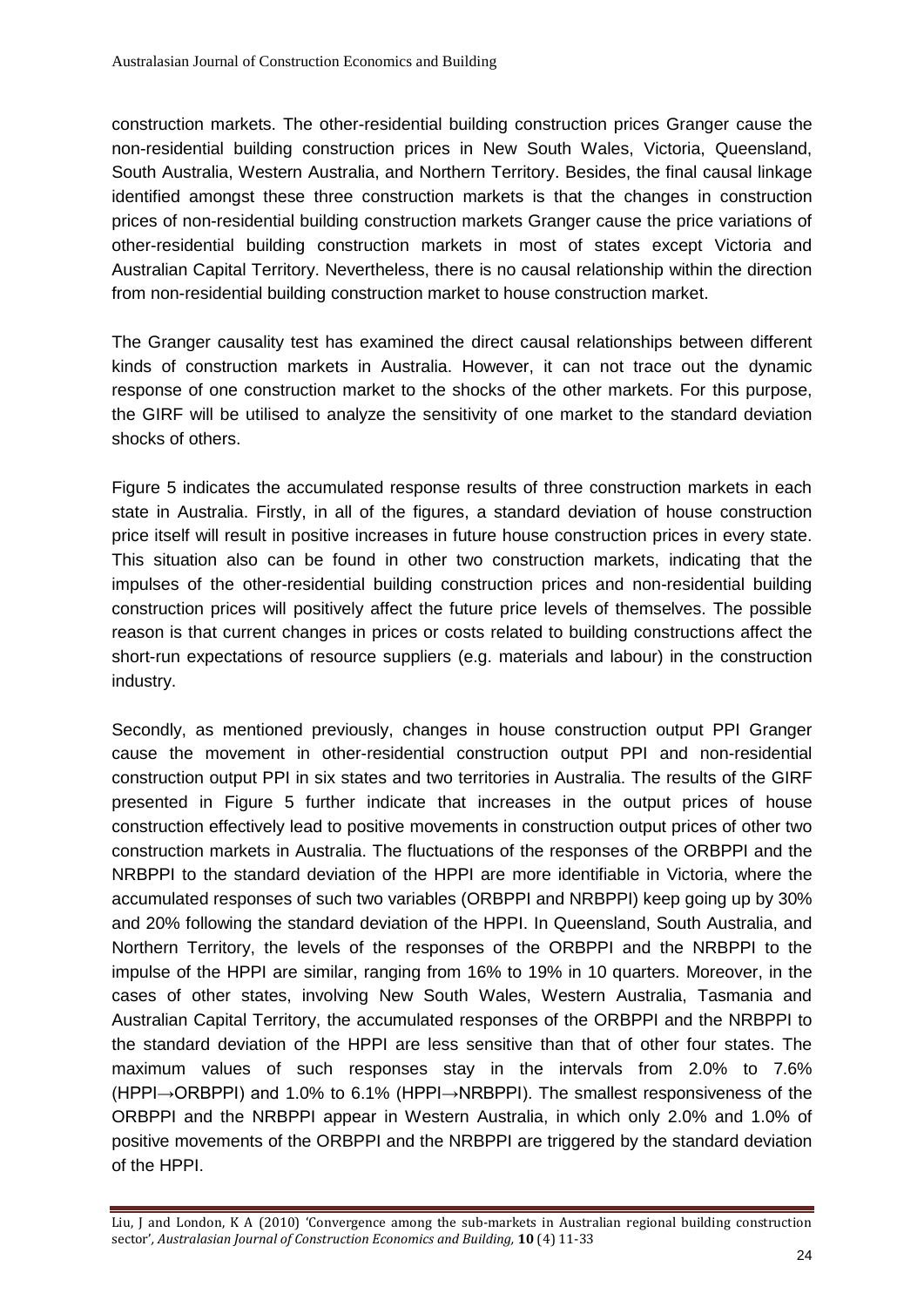Thirdly, the figures following show that standard deviation originated from the ORBPPI strengthens the increase trends of the HPPI in all states. In Queensland, Northern Territory, and Victoria, an accumulative total of about 13% increase in the HPPI is produced by the standard deviation of the ORBPPI in 10 quarters. Although the accumulated response of the HPPI to the standard deviation of the ORBPPI in Western Australia is less sensitive, it is still evident reaching 9.4% within 10 quarters. However, in New South Wales, the maximum values of the response of the HPPI to the standard deviation of the ORBPPI are the smallest, only 1.98% in 10 quarters. In the rest of other three states (Australian Capital Territory, South Australia, and Tasmania), the maximum values of the responses of the HPPI to the impulses of the ORBPPI range from 2.6% to 9.3%. Furthermore, the dynamic impact of other-residential building construction on non-residential building construction is evident as well. In summary, increases in the construction output prices in other-residential building construction market have a positive effect on non-residential building construction markets in Australia. In the states where these two kinds of market have causal relationships, including New South Wales, Victoria, Queensland, South Australia, Western Australia, and Northern Territory, the accumulated responses of the NRBPPI to the impulses of the ORBPPI are dramatic, ranging from 6.8% (New South Wales) to 21% (Queensland and Northern Territory).

Finally, apart from the dynamic effects caused by two dwelling construction markets, the positive impact of non-residential building construction has also been identified. Figure 5 shows that in all Australian states increases in non-residential construction prices drive up the construction price levels of the house and other-residential building construction markets. Influenced by the NRBPPI, the increase trends of the HPPI in Victoria and Western Australia are strengthened by 14% and 17% while in New South Wales, South Australia and Australian Capital Territory only 3.1%, 2.7%, and 1.9% of positive changes in the HPPI have been triggered. Additionally, the responsiveness of the HPPI to the standard deviation of the NRBPPI in Queensland, Tasmania and Northern Territory has similar performances – approximate 10% of positive responses. Regarding the impact of NRBPPI on otherresidential building construction, the accumulated responses of the ORBPPI in Victoria (22.9%), Queensland (14.9%), Western Australia (13%), and Northern Territory (15.5%) are sensitive. However, in other four states, the values of the responses are much less, ranging from 4.0% to 7.9% within 10 quarters.

According to the Granger causality test and the GIRF, the appreciations in construction output prices of dwelling construction markets Granger cause and positively influence the output prices of non-residential building construction market in Australia. The possible reason is an increasing demand for housings caused by population growth or rise in personal income in Australia. The positive change in housing demand is definitely an important dynamics for house prices. Theoretically, house price is an activator of new housing construction (Quigley, 1998). Thus, the level of new housing construction is stimulated up by the inflation of house prices in Australia, causing an increasing demand for building materials and construction labours. As a result, the prices of the building materials and the labour wages can be dramatically driven up when the supply of materials and labour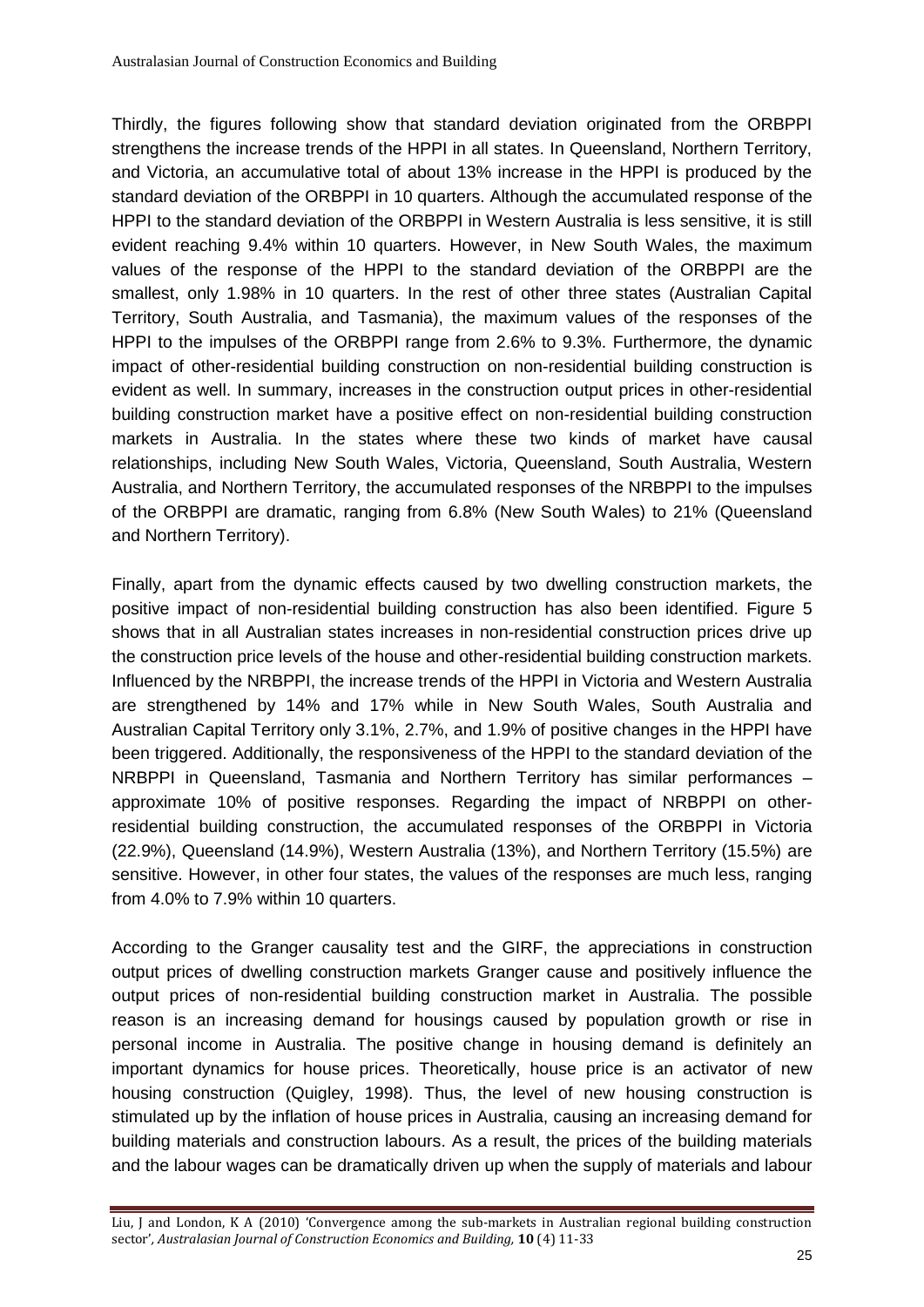stays in a relative level. It is knowledge that the construction labour and most of building materials employed in the dwelling construction markets are utilised in non-residential building construction markets as well. So the construction output prices of non-residential building construction are gradually enhanced following the increases in output prices of house and other-residential building construction markets. Moreover, the positive changes in non-residential building construction markets have positive impact on house and otherresidential construction markets in all states in Australia. This is possibly due to the urban growth initialed by the increases in housing stocks via new housing constructions. This growth may create a lot of new residential districts from existing metropolitan areas to rural areas. These new suburbs provide business developers with an opportunity to make investment in non-residential building constructions, such as schools, hospitals, and shopping malls, owing to a huge demand for necessary living facilities. The perfection of such facilities can positively contribute on the housing prices of the new residential districts because the quantities and qualities of public amenities (e.g. schools, hospitals, shopping malls, and churches) are the major determinants of house prices (Sirmans *et al.*, 2005). Therefore, the local construction levels of new houses and other-residential buildings are raised again, and then the construction output price will also be positively affected.

#### New South Wales:





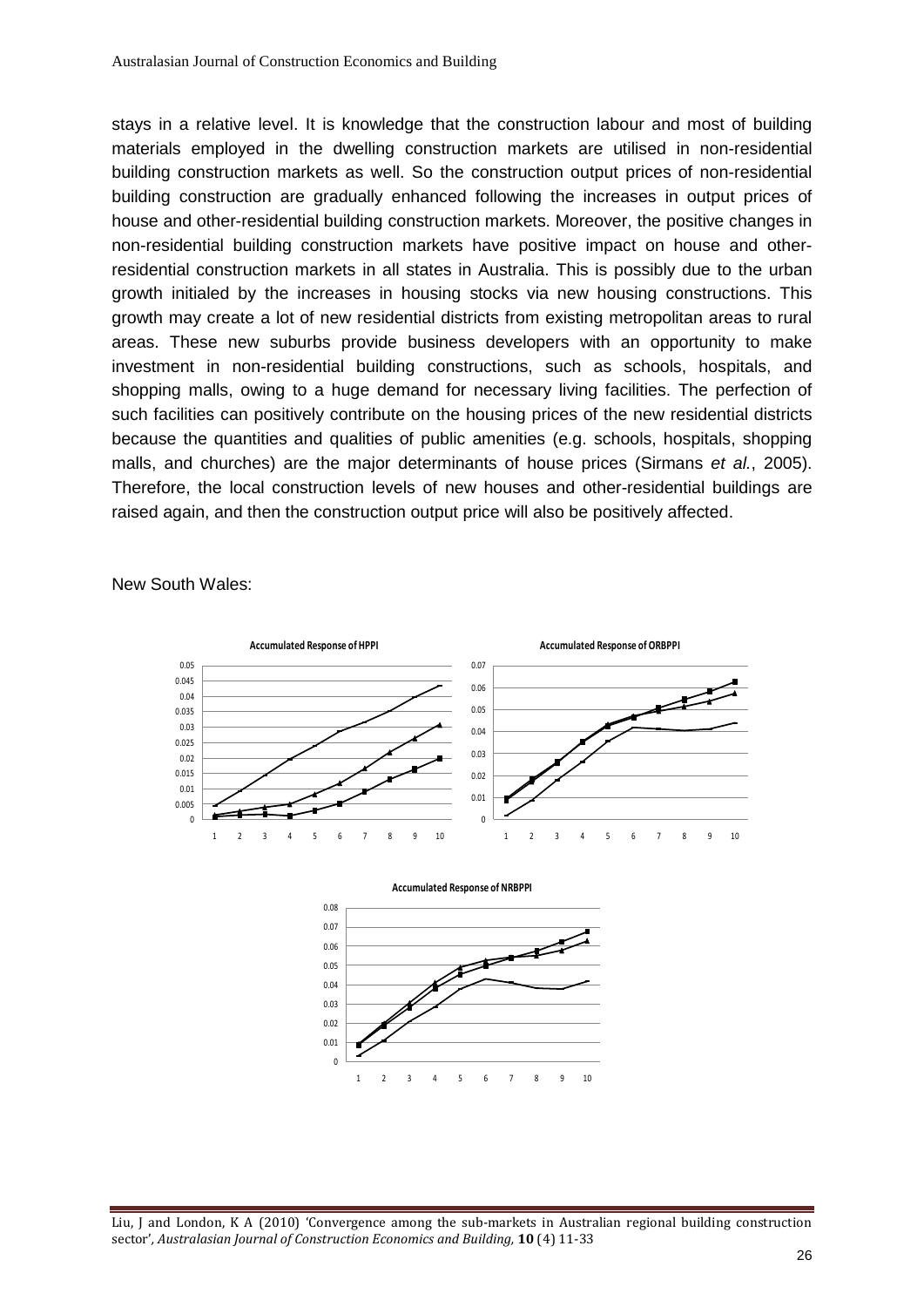







Queensland:



Liu, J and London, K A (2010) 'Convergence among the sub-markets in Australian regional building construction sector'*, Australasian Journal of Construction Economics and Building,* **10** (4) 11-33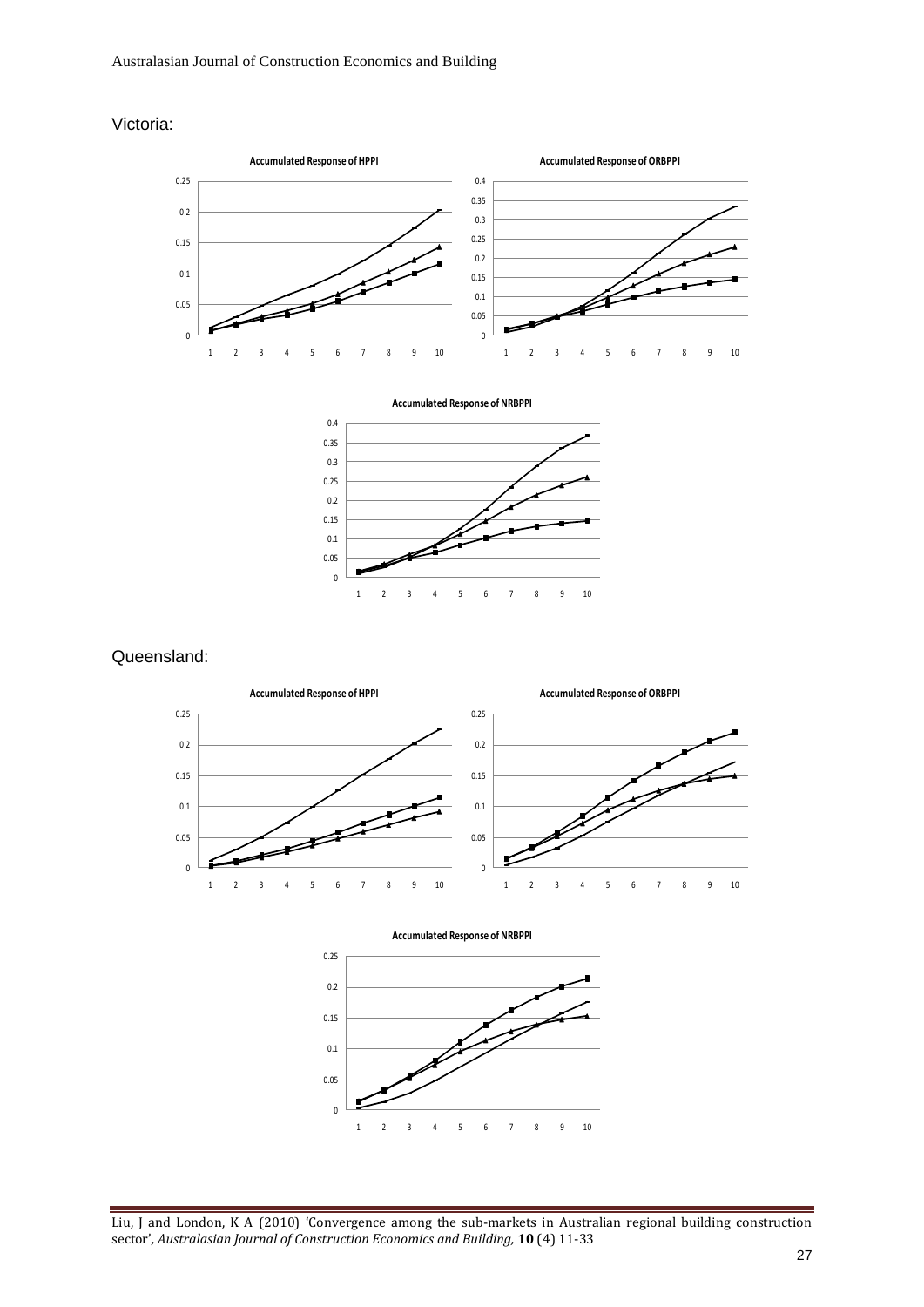$\theta$ 0.02 0.04









1 2 3 4 5 6 7 8 9 10

#### **Accumulated Response of NRBPPI**



Liu, J and London, K A (2010) 'Convergence among the sub-markets in Australian regional building construction sector'*, Australasian Journal of Construction Economics and Building,* **10** (4) 11-33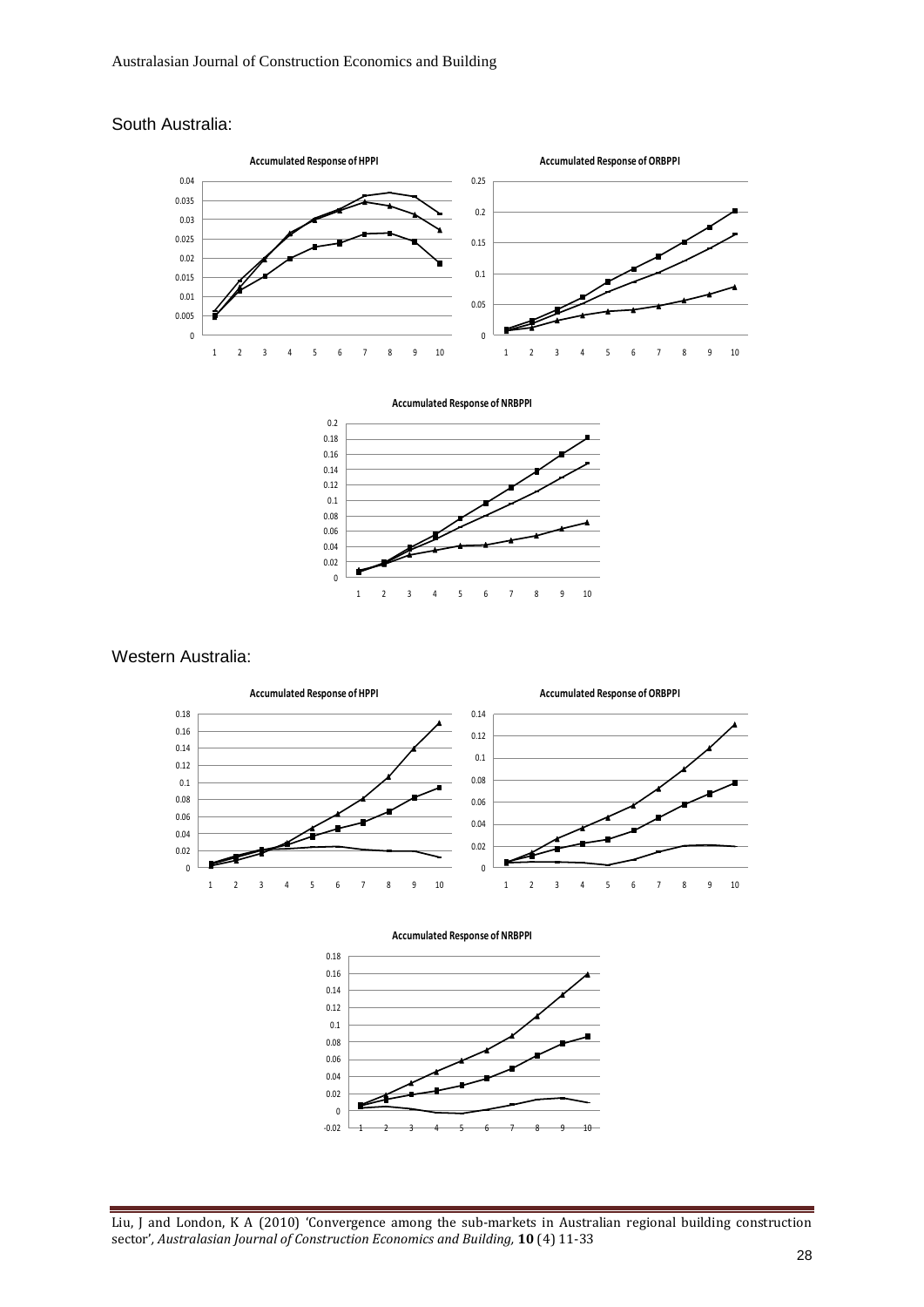



**Accumulated Response of NRBPPI**







Liu, J and London, K A (2010) 'Convergence among the sub-markets in Australian regional building construction sector'*, Australasian Journal of Construction Economics and Building,* **10** (4) 11-33

1 2 3 4 5 6 7 8 9 10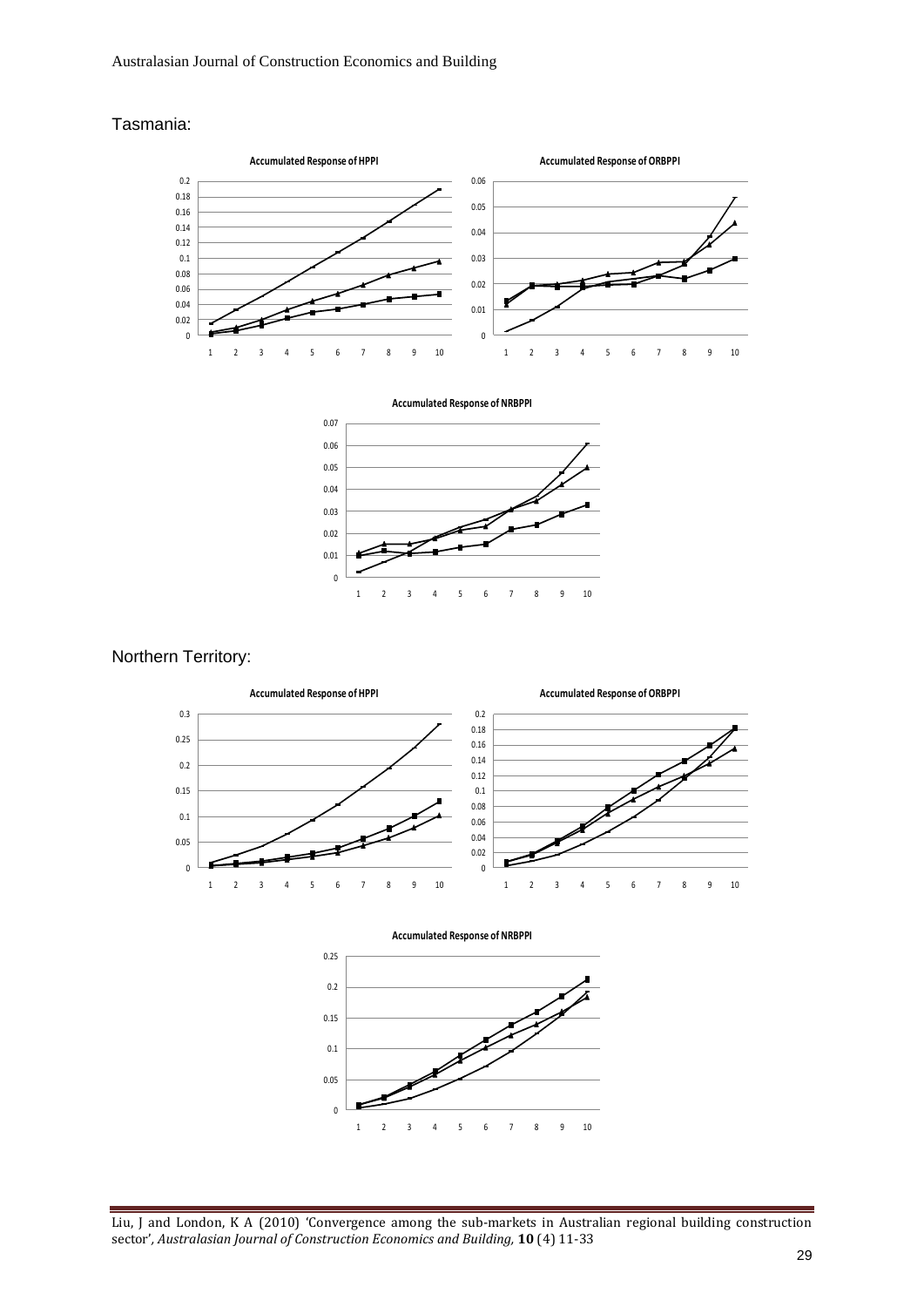### Australian Capital Territory:



**Figure 5: Accumulated response of HPPI, ORBPPI, and NRBPPI**

### **Conclusion**

This study empirically examined the cross-market interactions of construction prices between three types of construction markets within building construction sector in eight states of Australia during the period of 1998Q1 to 2010Q1. Benefited by the Granger causality test and generalised impulse response function, the causal and dynamic relationships of construction industry output producer price indexes between house construction market, other-residential building construction market and non-residential building construction market have been identified. In summary, there are several one-way and bilateral causal relationships amongst the three kinds of construction markets. The performance of house construction market is dramatic and its construction prices Granger cause the changes in the prices of other two construction markets. However, there is no price causal relationship in the direction from non-residential building construction market to house construction market. Moreover, increases in construction prices in each construction market positively influence the price level of other two markets, particularly in Victoria, Queensland, Western Australia, and Northern Territory, where the response of each construction market to the standard deviation shocks of other construction markets are more sensitive. The outcomes of this paper not only empirically support the theoretical perspective that construction prices are not independent but interconnected in different kinds of construction markets, but also provide construction enterprises and policy makers with valuable information to perform well in business operations and market regulations in Australia.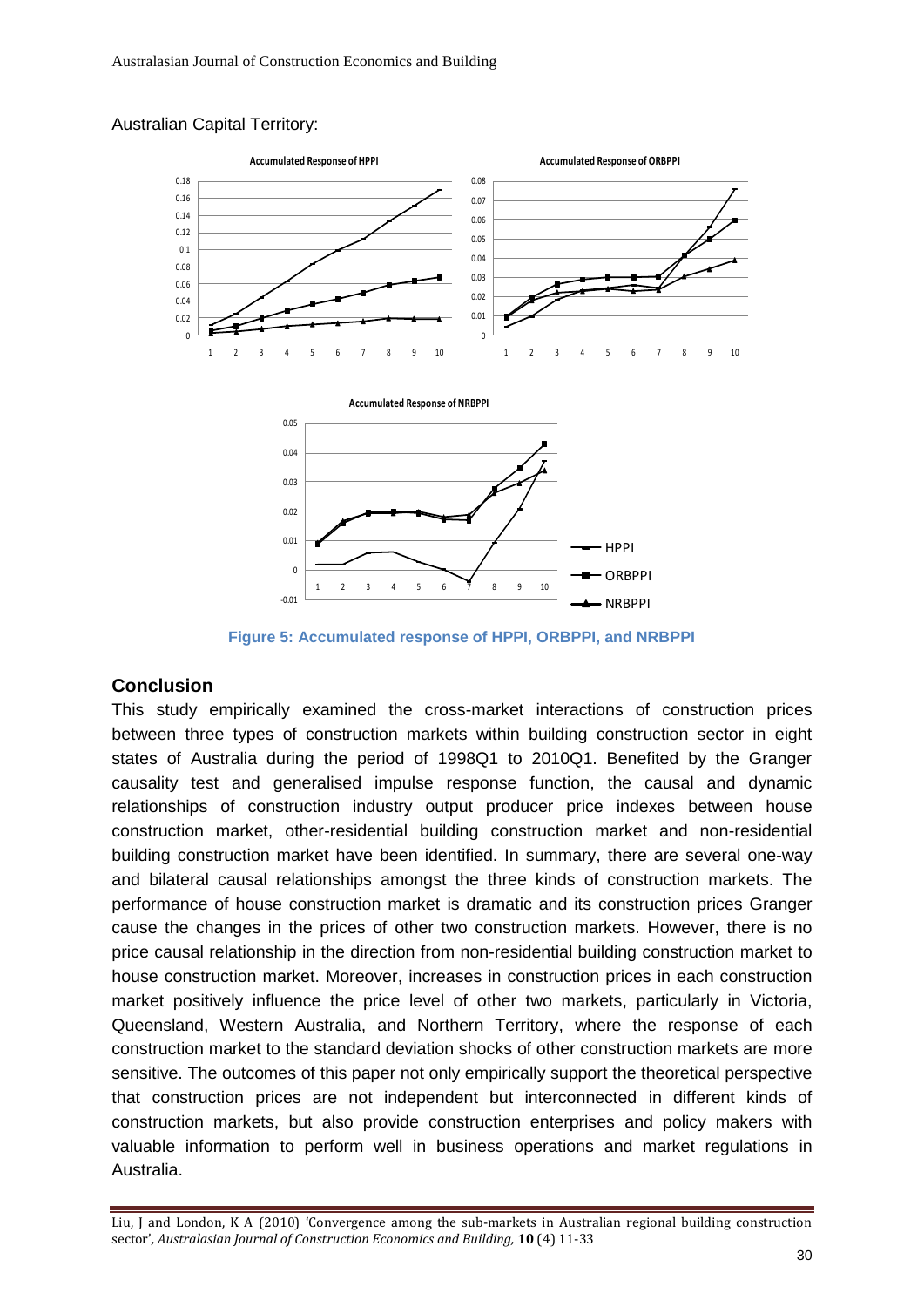## **References**

ABS (2005) *Construction industry output price indexes*, available at: http://www.abs.gov.au/AUSSTATS/abs@.nsf/DSSbyCollectionid/63B1F55C25621179CA25 6ED200796D3E (accessed 08 June 2010)

ABS (2006) *Australian and New Zealand Standard Industrial Classification: Building construction*, available at: http//: www.abs.gov.au/AUSSTATS/abs@.nsf/Latestproducts/ A7E2AD0B2E92A75FCA25711F00146DDB?OpenDocument (accessed 08 June 2010)

ABS (2010a) *Producer price indexes, Australia: Explanatory notes*, available at: http://www.abs.gov.au/AUSSTATS/abs@.nsf/Lookup/6427.0Explanatory%20Notes1Mar%20 2010?OpenDocument (accessed 10 June 2010)

ABS (2010b) *Producer price indexes, Australia: Selected output of division E construction, group and class index numbers*, available at: http://www.abs.gov.au/AUSSTATS/abs@.ns f/DetailsPage/6427.0Mar%202010?OpenDocument (accessed 10 June 2010)

Ashworth, J. & Parker, S. C. (1997) 'Modelling regional house prices in the UK', *Scottish Journal of Political Economy*, **44** (3), 225 – 246

Bramley, G., Leishman, C. & Watkins, D. (2008) 'Understanding neighbourhood housing markets: Regional context, disequilibrium, sub-markets and supply', *Housing Studies*, **23** (2), 179 – 212

Chien, M. S. (2010) 'Structural breaks and the convergence of regional house prices', *Journal of Real Estate Finance and Economics*, **40** (1), 77 – 88

Cook, S. (2003) 'The convergence of regional house prices in the UK', *Urban Studies*, **40** (11), 2285 – 2294

Cook, S. (2005) 'Detecting long-run relationship in regional house prices in the UK', *International Review of Applied Economics*, **19** (1), 107 – 118

Drake, L. (1995) 'Testing for convergence between UK regional house prices', *Regional Studies*, **29** (4), 357 – 366

Engle, R. F. & Granger, C. W. J. (1987) 'Co-integration and error correction: Representation, estimation, and testing', *Econometrica*, **55** (2), 251 – 276

Engle, R. F. & Yoo, B. S. (1987) 'Forecasting and testing in co-integrated systems', *Journal of Econometrics*, **35** (1), 143 – 159

Gao, T. M. (2009) *Quantitative Economics*, Tsinghua University Press, Beijing

Giussani, B. & Hadjimatheou, G. (1991) 'Modelling regional house prices in the United Kingdom', *Papers in Regional Science*, **70** (2), 201 – 219

Granger, C. W. J. (1969) 'Investigating causal relations by econometric models and crossspectral methods', *Econometrica*, **37** (3), 424 – 438

Greene, W. (2000) *Econometric analysis*, 4th Edn., Prentice-Hall, New Jersey

Hui, E. C. M. & Yue, S. (2006) 'Housing price bubbles in Hong Kong, Beijing and Shanghai: A comparative study', *Journal of Real Estate Finance and Economics*, **33** (4), 299 – 327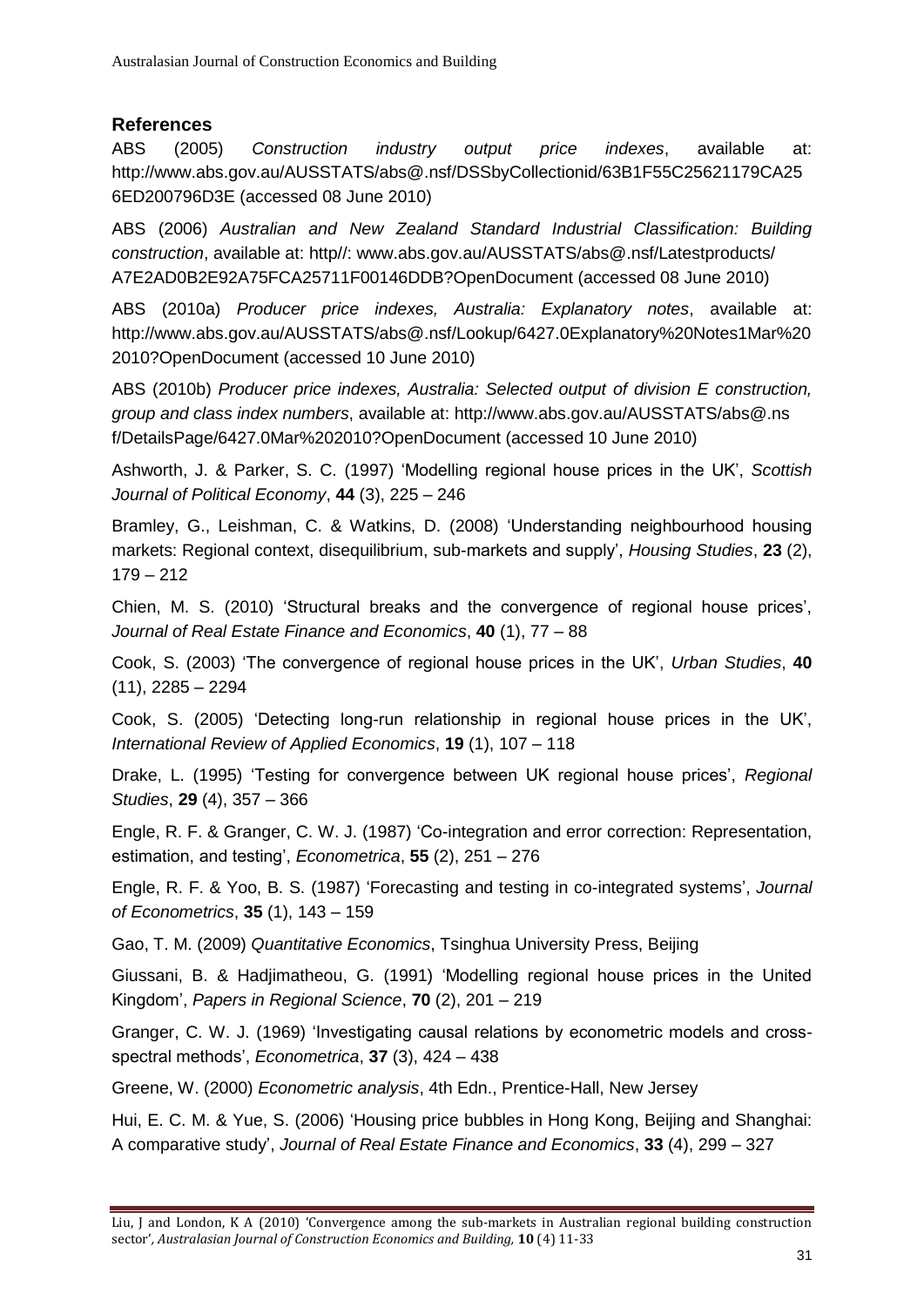Ho, L. S., Ma, Y. & Haurin, D. R. (2008) 'Domino effects within housing market: The transmission of house price changes across quality tiers', *Journal of Real Estate Finance and Economics*, **37** (4), 299 – 316

Holmes, M. J. (2007) 'How convergence are regional house prices in the United Kingdom? Some new evidence from panel data unit root testing', *Journal of Economic and Social Research*, **9** (1), 1 – 17

Holmes, M. J. & Grimes, A. (2007) 'Is there long-run convergence among regional house prices in the UK?', *Urban Studies*, **45** (8), 1531 – 1544

Jiang, H., Fu, C. J. & Liu, C. (2010) Investigating relationships of construction prices in Australia using cointegration analysis, *Proceedings of 35th Australasian Universities Building Education Association (AUBEA) Conference*, The University of Melbourne, Australia

Johansen, S. & Juselius, K. (1990) 'Maximum likelihood estimation and inference on cointegration: With application to the demand for money', *Oxford Bulletin of Economics and Statistics*, **52** (2), 169 – 210

Koop, G., Pesaran, M. H., & Potter, S. M. (1996) 'Impulse response analysis in nonlinear multivariate models', *Journal of Econometrics*, **74** (1), 119 – 147

Liu, C., Ma, L., Luo, Z. Q. & Picken, D. (2009) 'An independence analysis of Australian house prices using variance decomposition', *International Journal of Housing Markets and Analysis*, **2** (3), 218 – 232

Liu, C., Luo, Z. Q. & Picken, D. (2008) 'Identifying house price diffusion patterns among Australian state capital cities', *International Journal of Strategic Property Management*, **12**  $(4)$ , 237 – 250

Luo, Z. Q., Liu, C. & Picken, D. (2007) 'Housing price diffusion pattern of Australia's state capital cities', *International Journal of Strategic Property Management*, **11** (4), 227 – 242

Meen, G. (1996) 'Spatial aggregation, spatial dependence and predictability in the UK housing market', *Housing Studies*, **11** (3), 345 – 373

Meen, G. (1999) 'Regional house prices and the ripple effect: A new interpretation', *Housing Studies*, **14** (6), 733 – 753

Muellbauer, J. & Murphy, A. (1997) 'Booms and bursts in the UK housing market, *The economic Journal*, **107** (441), 1701 – 1727

Munro, M. & Tu, Y. (1996) *UK house price dynamics: Past and future trends – A technical paper*, Council of Mortgage Lenders, London

Quigley, J. M. (1999) 'Real estate prices and economic cycles', *International Real Estate Review*, **2** (1), 1 – 20

Rajaguru, G. & Abeysinghe, T. (2008) 'Temporal aggregation, cointegration and causality inference', *Economics Letters*, **101** (3), 223 – 226

Sirmans, G. S., Macpherson, D. A. & Zietz, E. N. (2005) 'The composition of hedonic pricing models', *Journal of Real Estate Literature*, **13** (1), 3 – 43